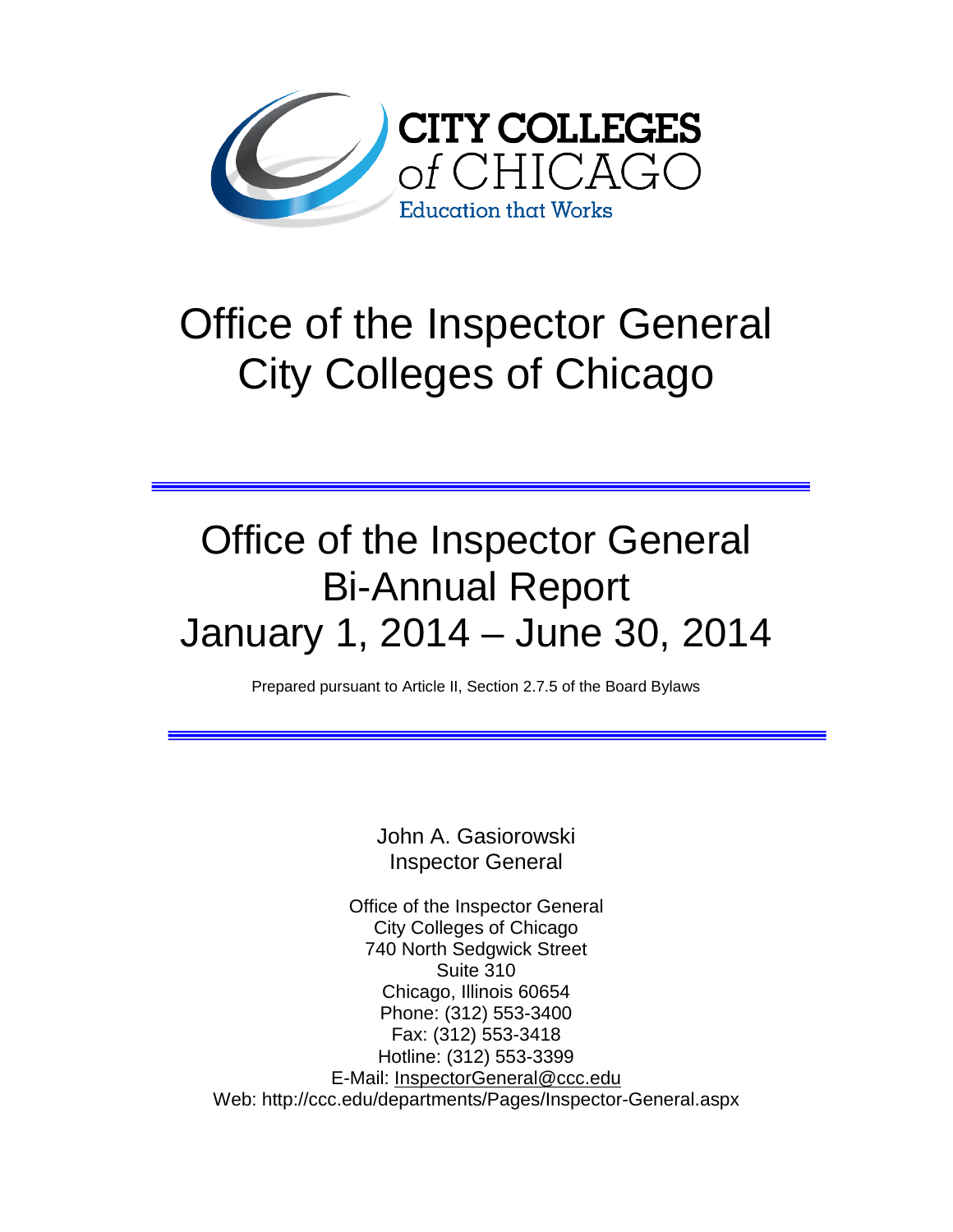

To: Cheryl L. Hyman, Chancellor Paula Wolff, Chair of the Board of Trustees Ellen Alberding, Vice-Chair of the Board of Trustees Larry R. Rogers, Sr., Secretary of the Board of Trustees Clarisol Duque, Trustee Rev. Darrell Griffin, Trustee Marisela Lawson, Trustee Everett Rand, Trustee Jacques Sarr, Student Trustee

From: John A. Gasiorowski, Inspector General

Date: August 14, 2014

RE: OIG *Bi-Annual Report* for the period of January 1, 2014 through June 30, 2014

This *Bi-Annual Report* is being provided to the Chancellor and the Board of Trustees of Community College District No. 508 pursuant to Article 2.7.5 of the Board Bylaws. This *Bi-Annual Report* covers the period of January 1, 2014 through June 30, 2014.

Pursuant to Article 2.7.5, the *Bi-Annual Report* for the period of January 1st through June 30th is required no later than September 1st each year. This is the eighth *Bi-Annual Report* submitted pursuant to the amendments to Article 2.6 et seq. of the Board Rules for Management and Government adopted by the Board of Trustees on July 14, 2010 and subsequently made part of the Board Bylaws effective December 1, 2011 as Article 2.7 et seq.

Article 2.7 et seq. of the Board Bylaws authorizes the Office of the Inspector General ("OIG") for the City Colleges of Chicago to conduct investigations regarding waste, fraud and misconduct by any officer, employee, or member of the Board; any contractor, subcontractor, consultant or agent providing or seeking to provide goods or services to the City Colleges of Chicago; and any program administered or funded by the District or Colleges.

The OIG would like to thank the Chancellor, the Board of Trustees and the administration of the City Colleges of Chicago for their cooperation and support.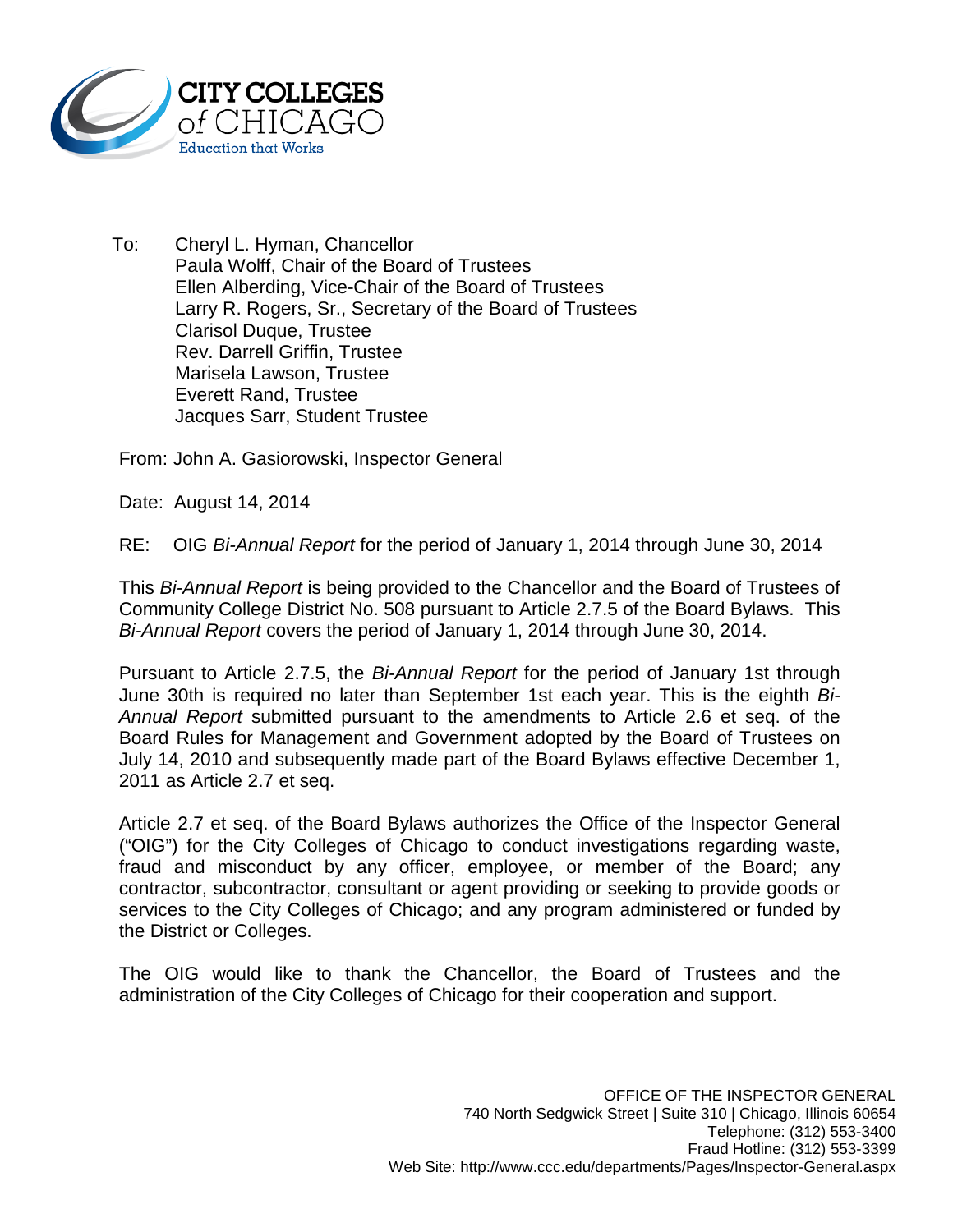### **Office of the Inspector General Bi-Annual Report**

#### **Mission of the Office of the Inspector General**

The Office of the Inspector General ("OIG") of the City Colleges of Chicago ("CCC") will help fuel CCC's drive towards increased student success by promoting economy, efficiency, effectiveness and integrity in the administration of the programs and operations of CCC by conducting fair, independent, accurate, and thorough investigations into allegations of waste, fraud and misconduct, as well as by reviewing CCC programs and operations and recommending policies and methods for the elimination of inefficiencies and waste and for the prevention of misconduct.

The OIG should be considered a success when students, faculty, staff, administrators and the public:

- $\triangleright$  perceive the OIG as a place where they can submit their complaints / concerns in a confidential and independent setting;
- $\triangleright$  trust that a fair, independent, accurate, and thorough investigation will be conducted and that the findings and recommendations made by the OIG are objective and consistent; and
- $\triangleright$  expect that the OIG's findings will be carefully considered by CCC administration and that the OIG's recommendations will be implemented when objectively appropriate.

#### **New Developments**

#### New OIG office space

On March 6, 2014, the Board of Trustees approved an intergovernmental agreement with the City of Chicago to provide off-site office space for the OIG at 740 North Sedgwick Street, Suite 310, Chicago, Illinois. On April 30, 2014, the Chicago City Council also approved the lease agreement. This agreement resulted in significant savings (approximately 65%) in OIG office space expenses.

The utilization of off-site office space creates physical independence from the District Office, in conjunction with the legal independence of the OIG as set forth by Article 2.7 of the Board Bylaws. Off-site office space allows for a confidential setting for OIG investigators to work, provides a confidential atmosphere for complainants and witnesses to communicate in person with the OIG, and offers privacy to subjects of investigations interviewed by the OIG. The independence of the OIG is significantly enhanced by this continued commitment of resources by the Board of Trustees and the Chancellor.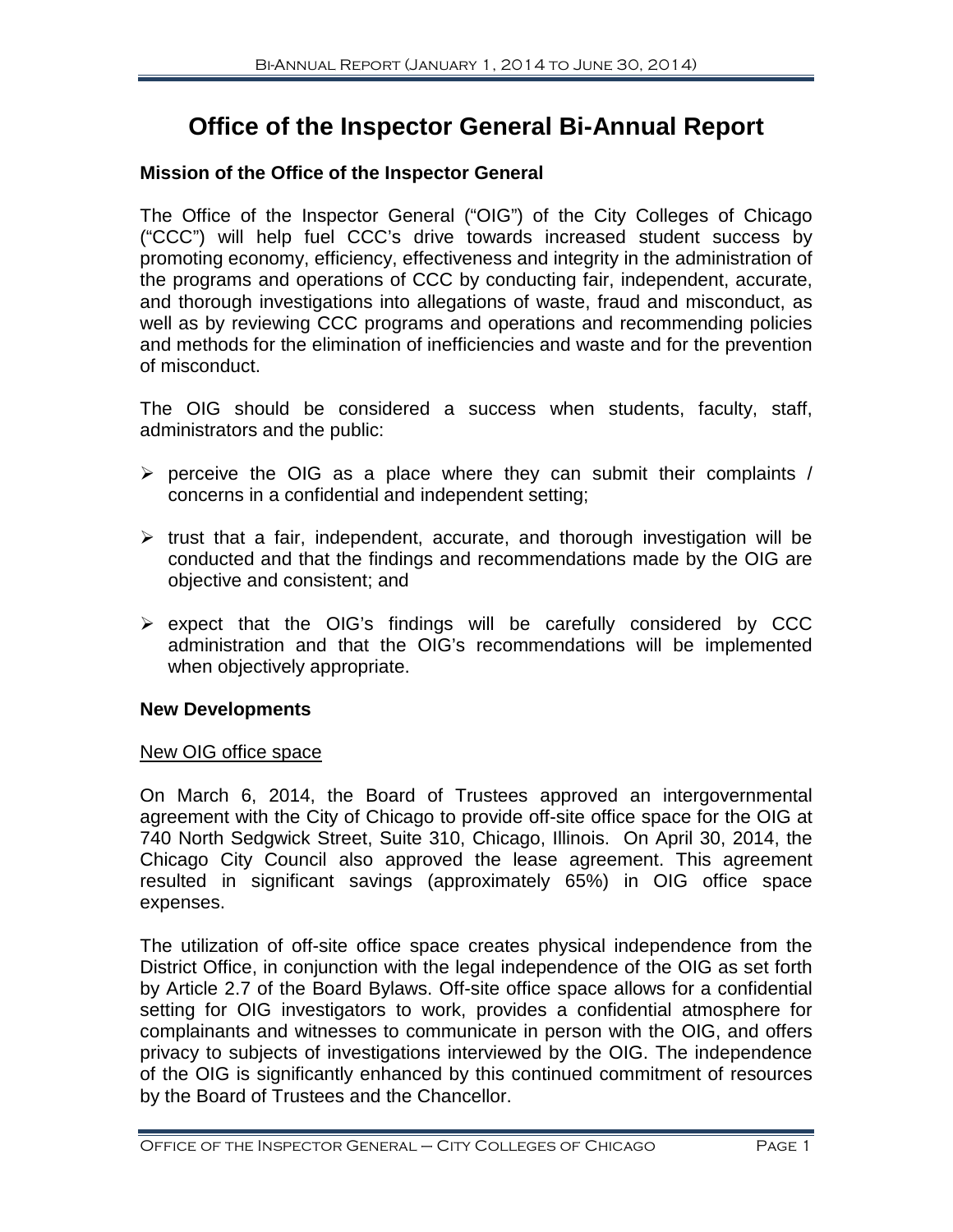#### Certified Inspector General Auditor designation

From February 24, 2014 through February 28, 2014, an OIG investigator attended the Association of Inspectors General Winter Institute in San Antonio, Texas. The Association of Inspectors General is an organization of state, local and federal inspectors general and their staffs. As a result of attending the week long training institute, as well as successfully passing a comprehensive examination on the final day, the OIG investigator was awarded the designation of *Certified Inspector General Auditor* by the Association. The investigator joins four other members of the OIG who prior to joining the OIG earned the designation of *Certified Inspector General* or *Certified Inspector General Investigator*.

#### Reappointment of the Inspector General

Article 2.7.1(b) of the Board Bylaws provides that "(t)he Inspector General shall be appointed by the Board upon the recommendation of the Chancellor for a term of four (4) years, which may be renewed." Inspector General John A. Gasiorowski was first appointed by the Board effective July 19, 2010. On June 5, 2014, the Board of Trustees, upon the recommendation of the Chancellor, approved the reappointment of the Inspector General for a new four-year term to run from July 19, 2014 to July 19, 2018.

#### **Updates to Investigations Documented in the Previous Bi-Annual Report**

In the *Bi-Annual Report* submitted for the July 1, 2013 to December 31, 2013 reporting period, the OIG summarized various reports documenting investigations that resulted in sustained findings of waste, fraud and misconduct. At the time the *Bi-Annual Report* was submitted, disciplinary action was pending regarding several of the investigations. The following table updates the statuses of the disciplinary actions recommended by the OIG against CCC employees and vendors as well as the actions taken by CCC.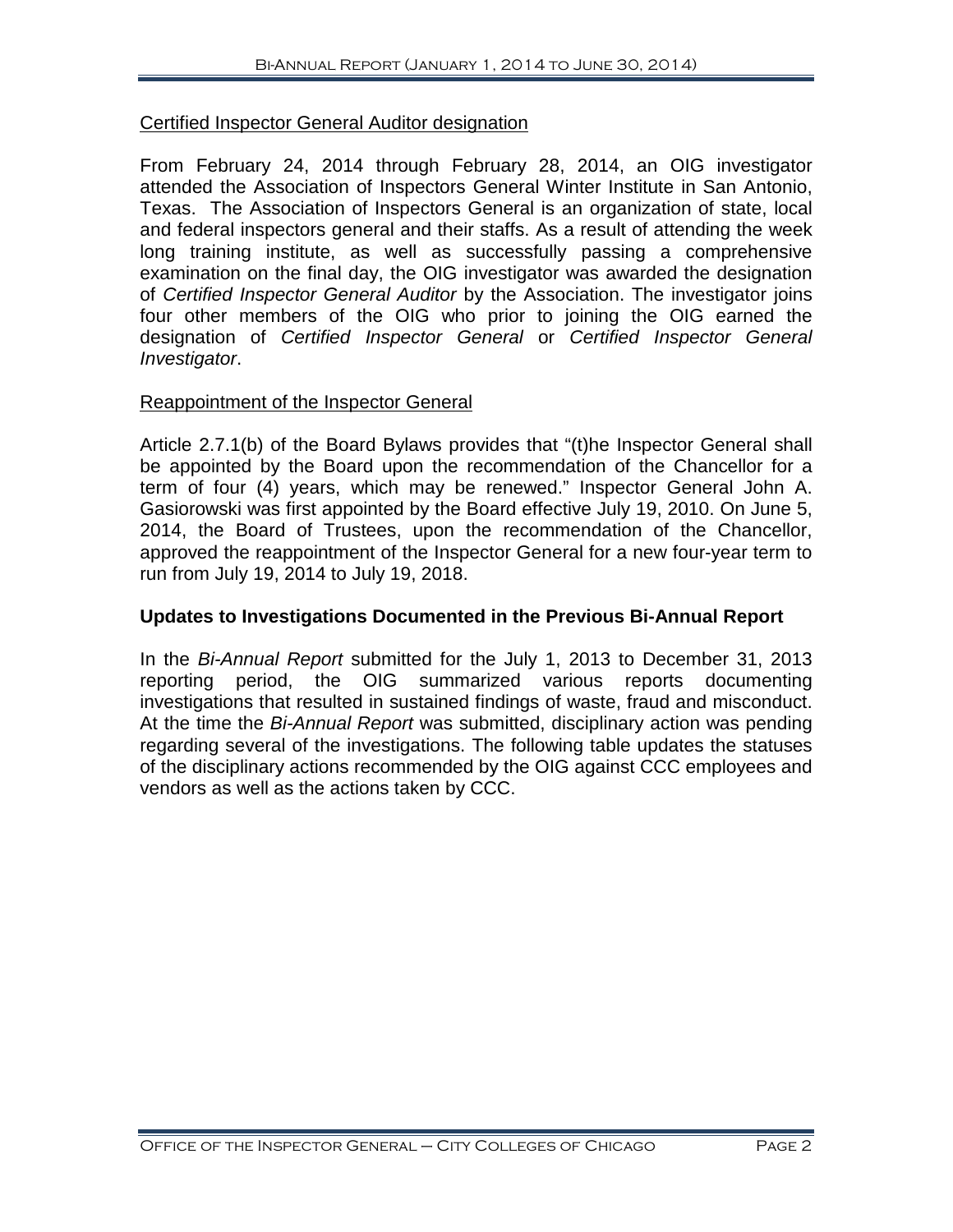| Case<br><b>Number</b>  | <b>Subject</b>                                | <b>Recommended Disciplinary</b><br><b>Action</b> | <b>Action Taken</b>               |
|------------------------|-----------------------------------------------|--------------------------------------------------|-----------------------------------|
| 11-0067                | <b>Project Manager</b><br>(Full-Time Faculty) | Termination / DNRH <sup>1</sup>                  | Resignation / DNRH                |
| 11-0067                | <b>Assistant Program Director</b>             | <b>DNRH</b><br>(following previous Termination)  | <b>DNRH</b>                       |
| 11-0067                | Vendor                                        | Debarment                                        | None                              |
| 11-0126                | Media Specialist                              | <b>DNRH</b><br>(following Retirement)            | <b>DNRH</b>                       |
| 12-0023                | Project Manager<br>(Full-Time Faculty)        | Termination / DNRH                               | Resignation / DNRH                |
| 13-0032                | Director                                      | Appropriate Discipline                           | <b>Written Warning</b>            |
| 13-0032                | <b>College Clerical Assistant II</b>          | Appropriate Discipline                           | 1-Day Suspension                  |
| 13-0032<br>and 13-0076 | <b>Various Students</b>                       | Ineligible for Work Study Program                | Ineligible for Work Study Program |
| 13-0076                | Manager                                       | Appropriate Discipline                           | 3-Day Suspension                  |
| 13-0076                | Lecturer                                      | Appropriate Discipline                           | 1-Day Suspension                  |
| 13-0126                | <b>Adult Educator</b>                         | Appropriate Discipline                           | 1-Day Suspension                  |
| 13-0126                | <b>Adult Educator</b>                         | Appropriate Discipline                           | 1-Day Suspension                  |
| 13-0138                | Administrator                                 | Appropriate Discipline                           | Verbal Counseling                 |
| 13-0175                | <b>Full-Time Faculty</b>                      | Termination / DNRH                               | Termination / DNRH                |
| 13-0176                | <b>Director</b>                               | <b>DNRH</b><br>(following Resignation)           | <b>DNRH</b>                       |
| 13-0196                | College Advisor                               | Termination / DNRH                               | Resignation / DNRH                |
| 13-0214                | <b>College Clerical Assistant I</b>           | Appropriate Discipline                           | 3-Day Suspension                  |
| 13-0230                | <b>Security Officer</b>                       | Termination / DNRH                               | Retirement / DNRH                 |
| 14-0049                | <b>Security Officer</b>                       | Termination / DNRH                               | Resignation / DNRH                |
| 14-0049                | Janitor Supervisor                            | Appropriate Discipline                           | Termination / DNRH                |
| 14-0057                | <b>Catering Manager</b>                       | Termination / DNRH                               | Termination / DNRH                |
| 14-0057                | <b>Special Events Chef</b>                    | Termination / DNRH                               | Termination / DNRH                |
| 14-0070                | Computer Lab Technician                       | Appropriate Discipline                           | Resignation / DNRH                |
| 14-0083                | College Data Controller                       | Appropriate Discipline                           | Resignation / DNRH                |
| 14-0083                | <b>College Clerical Assistant I</b>           | Appropriate Discipline                           | Resignation / DNRH                |

#### **Complaints Received**

For the period of January 1, 2014 through June 30, 2014, the OIG received 134 complaints. These 134 complaints included complaints forwarded to the OIG from outside sources as well as investigations (or audits / reviews) initiated based on the OIG's own initiative.<sup>[2](#page-4-1)</sup> For purposes of comparison, the following

<span id="page-4-0"></span> $1$  "DNRH" means "do not re-hire." In such cases, the employee is designated ineligible to be rehired, and such designation is documented in the employee's personnel records.  $\overline{a}$ 

<span id="page-4-1"></span> $2$  Under Article II, Section 2.7.2 of the Board Bylaws, the powers and duties of the OIG include: "c) To investigate and audit the conduct and performance of the District's officers, employees, members of the Board, agents, and contractors, and the District's functions and programs, either in response to a complaint or on the Inspector General's own initiative, in order to detect and prevent waste, fraud, and abuse within the programs and operations of the District…."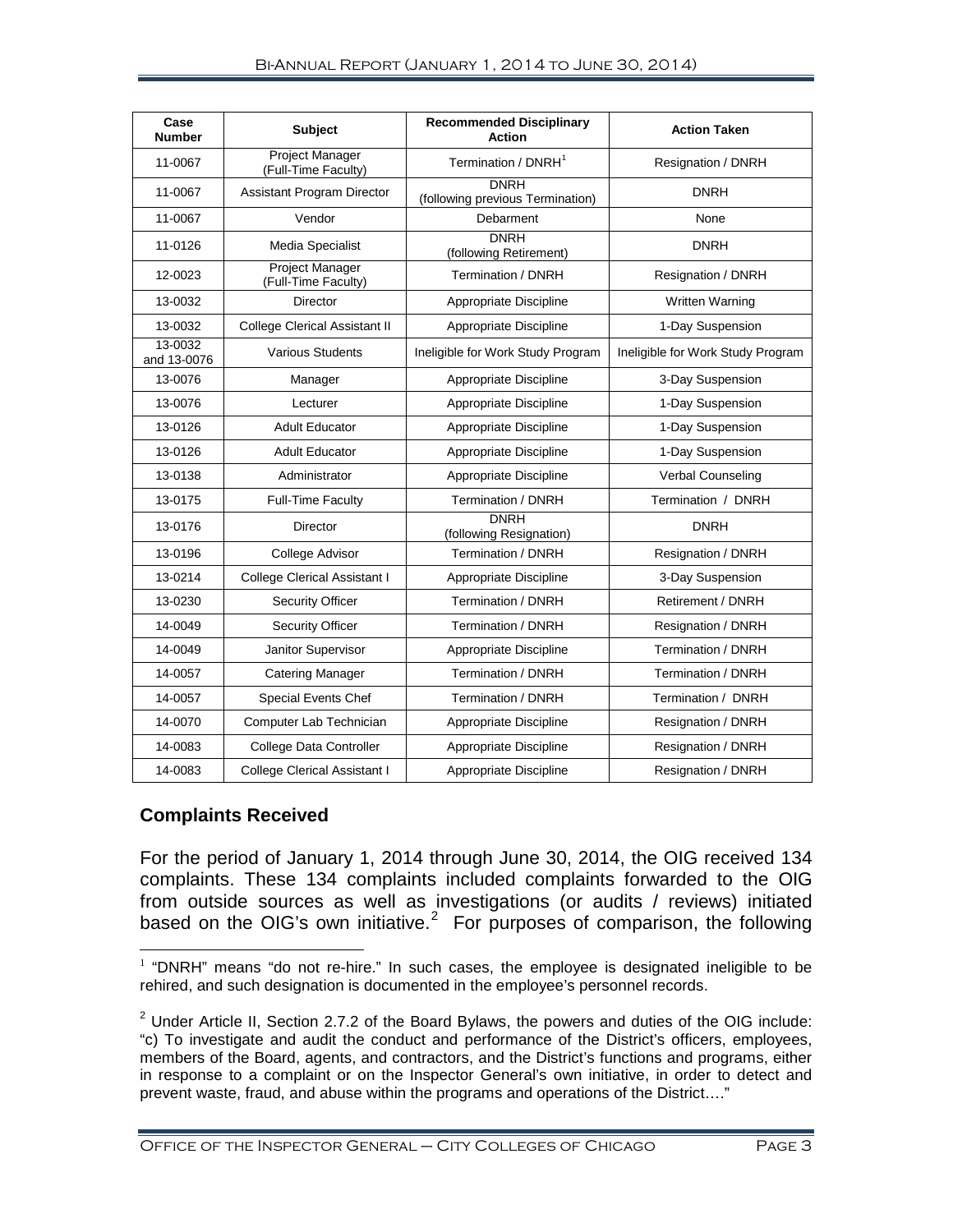table documents the complaints received by the OIG during the current and previous reporting periods.



The 134 complaints received represent a variety of subject matters. The table to follow documents the subject matters of the complaints received.

| <b>Subject Matter (Allegation)</b>                                    | <b>Number</b> | ℅       |
|-----------------------------------------------------------------------|---------------|---------|
| Violation of CCC Ethics Policy                                        | 3             | 2.24%   |
| Violation of Responsible Computer Use Policy                          | 3             | 2.24%   |
| <b>Discrimination</b>                                                 | 4             | 2.99%   |
| Falsification of employment records                                   | 4             | 2.99%   |
| Discourteous treatment                                                | 5             | 3.73%   |
| Engaging in conduct in violation of the Illinois Compiled Statutes    | 5             | 3.73%   |
| Violation of the CCC procurement policies (including MBE / WBE Fraud) | 8             | 5.97%   |
| Fraud (including financial aid / tuition)                             | 9             | 6.72%   |
| Sexual or other harassment                                            |               | 6.72%   |
| Incompetence in the performance of the duties of the position         | 10            | 7.46%   |
| Misappropriation of funds / Theft                                     | 11            | 8.21%   |
| Residency                                                             | 12            | 8.96%   |
| Falsification of attendance records                                   | 16            | 11.94%  |
| Violation of miscellaneous CCC policies                               | 17            | 12.69%  |
| Inattention to duty                                                   | 18            | 13.43%  |
| <b>Totals</b>                                                         | 134           | 100.00% |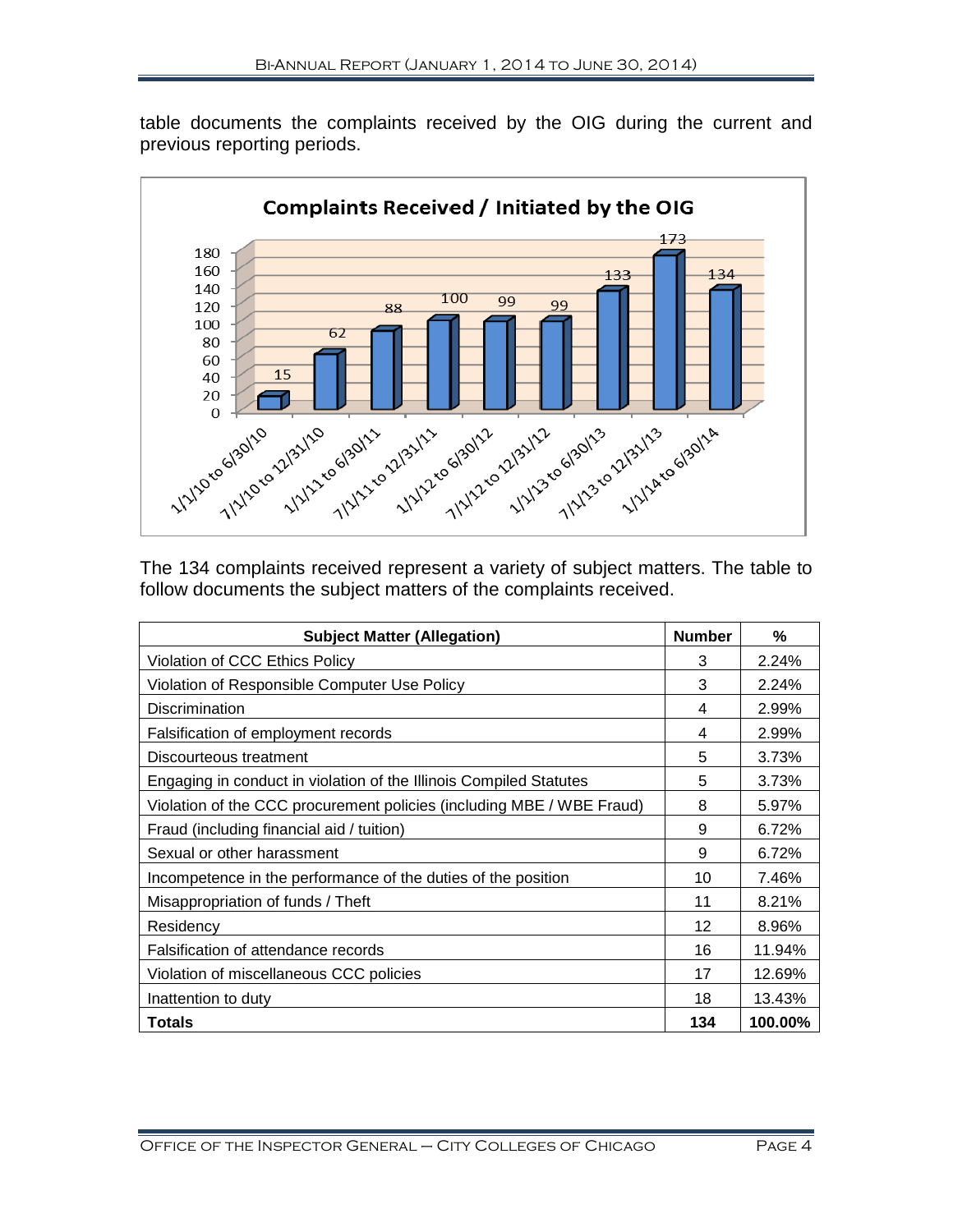#### **Status of Complaints**

As reported in the previous *Bi-Annual Report*, as of December 31, 2013, the OIG had 130 complaints that were pending, meaning that the OIG was in the process of conducting investigations regarding these complaints. During the period of January 1, 2014 through June 30, 2014, the OIG closed 129 complaints. These complaints were closed for a variety of reasons, including the following: the complaint was sustained following an investigation and a report was submitted; the complaint was not sustained following an investigation or no policy violation was found; the complaint was referred to the appropriate CCC department; the subject of the complaint retired or resigned from CCC employment prior to or during the course of the investigation; the complaint was a duplicate of a complaint previously received; a review was completed and recommendations were made; or other reasons. The following chart categorizes the reasons that the OIG closed the 129 complaints during the current reporting period.

| <b>Reason Closed</b>                            | <b>Number</b> | %       |
|-------------------------------------------------|---------------|---------|
| Sustained                                       | 15            | 11.63%  |
| Not Sustained / No Policy Violation             | 44            | 34.11%  |
| Referred / Deferred                             | 51            | 39.53%  |
| Subject Inactive                                |               | 5.43%   |
| <b>Duplicate Complaint</b>                      |               | 5.43%   |
| Review with recommendations                     | 3             | 2.33%   |
| Complaint combined with an active investigation |               | 0.78%   |
| <b>Annual Residency Audit completed</b>         |               | 0.78%   |
| <b>Totals</b>                                   | 129           | 100.00% |

Regarding the complaints closed during the period of January 1, 2014 to June 30, 2014, the table below documents the number of calendar days between the date that the complaint was received and the date that the complaint was closed. $3$ 

<span id="page-6-0"></span> $3$  A complaint is considered closed only after the investigative activity of the investigator to whom the complaint was assigned has been reviewed and approved by a Supervising Investigator and the Inspector General. In situations where a complaint is sustained, the complaint is not considered closed until the Investigative Summary documenting the investigation is prepared and submitted pursuant to Section 2.7.3 of the Board Bylaws.  $\overline{\phantom{a}}$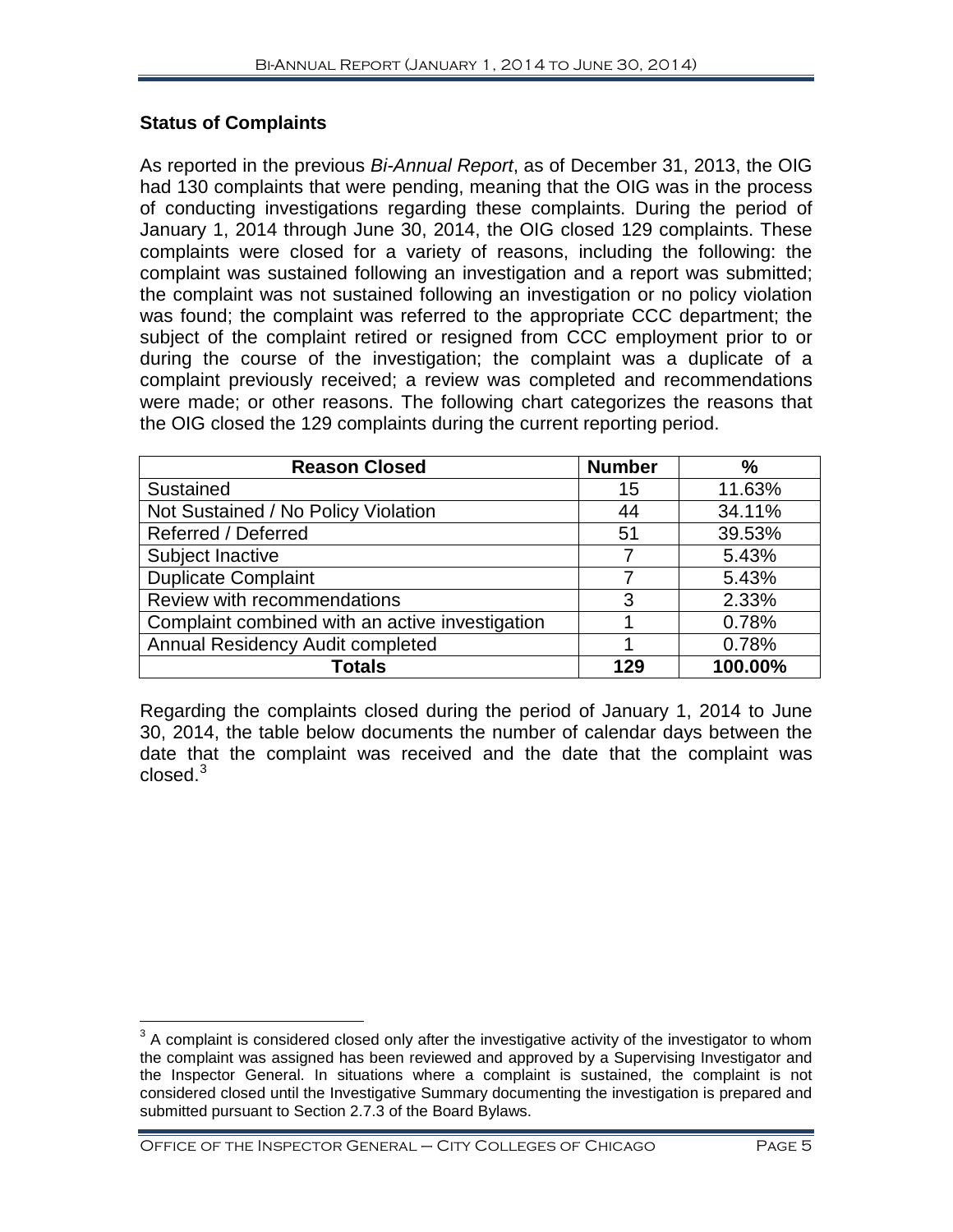| All Complaints Closed from January 1, 2014 through June 30, 2014 |               |                                             |  |
|------------------------------------------------------------------|---------------|---------------------------------------------|--|
| <b>Reason Closed</b>                                             | <b>Number</b> | Average<br><b>Calendar Days</b><br>to Close |  |
| Sustained                                                        | 15            | 188                                         |  |
| Not Sustained / No Policy Violation                              | 44            | 181                                         |  |
| Referred / Deferred                                              | 51            |                                             |  |
| Subject Inactive                                                 |               | 192                                         |  |
| <b>Duplicate Complaint</b>                                       |               | <1                                          |  |
| Review with recommendations                                      | 3             | 475                                         |  |
| Complaint included with an active investigation                  |               | ا>                                          |  |
| <b>Annual Residency Audit completed</b>                          |               | 132                                         |  |
| <b>Totals</b>                                                    | 129           |                                             |  |

For purposes of comparison, the table below documents the average number of calendar days between the date that complaints were received and the date that complaints were closed during the previous reporting period (July 1, 2013 through December 31, 2013).

| All Complaints Closed from July 1, 2013 through December 31, 2013 |               |                                             |  |
|-------------------------------------------------------------------|---------------|---------------------------------------------|--|
| <b>Reason Closed</b>                                              | <b>Number</b> | Average<br><b>Calendar Days</b><br>to Close |  |
| Sustained                                                         | 18            | 270                                         |  |
| Not Sustained / No Policy Violation                               | 58            | 169                                         |  |
| Referred / Deferred                                               | 48            |                                             |  |
| Subject Inactive                                                  |               | 51                                          |  |
| <b>Duplicate Complaint</b>                                        | 9             |                                             |  |
| <b>Subject Previously Disciplined for Same Conduct</b>            |               | 50                                          |  |
| Total                                                             | 141           |                                             |  |

As of June 30, 2014, the OIG had 135 pending complaints. Fifty-two of these 135 pending complaints (38.5%) were received between January 1, 2014 and June 30, 2014, while thirty-nine (28.8%) were received between July 1, 2013 and December 31, 2013.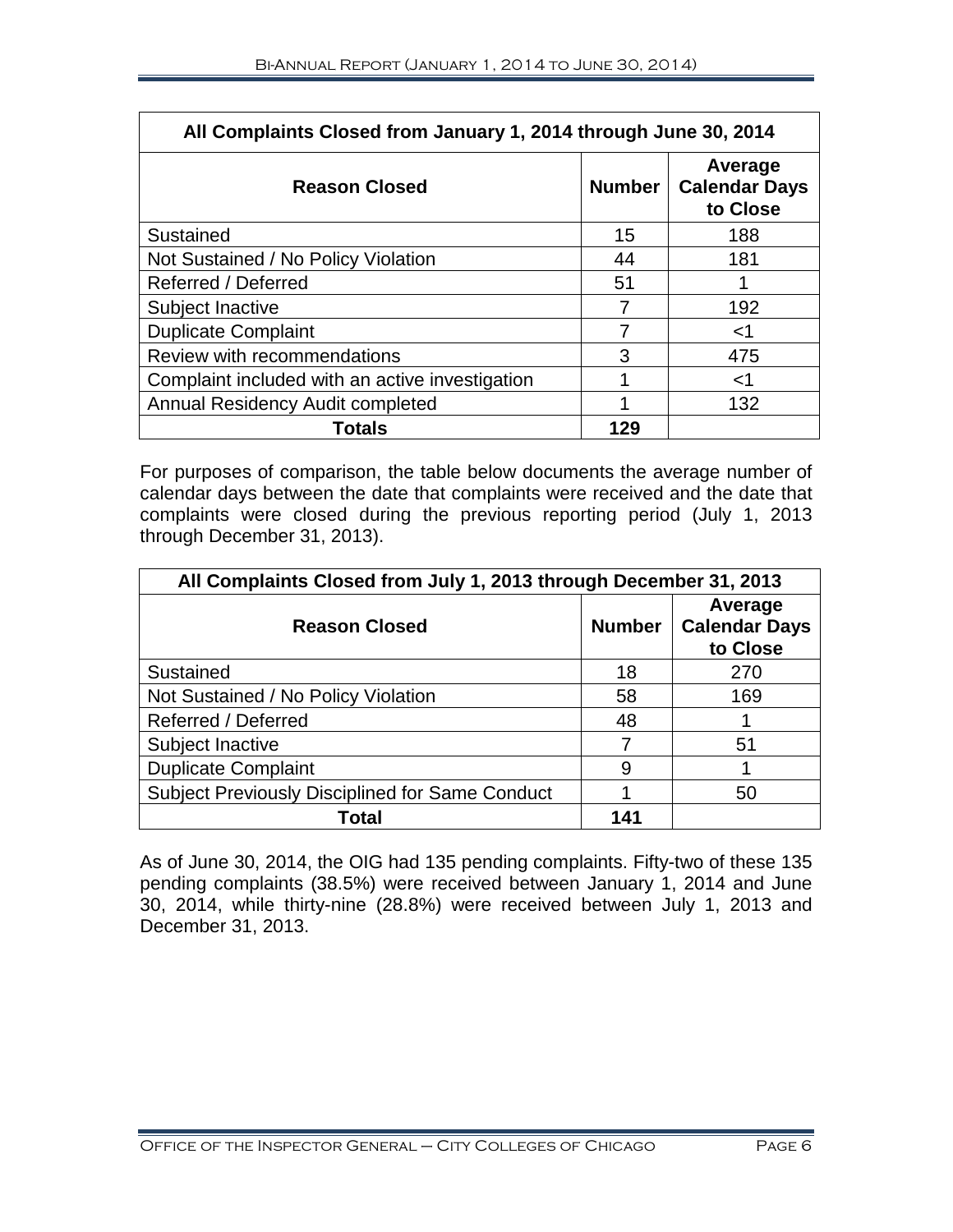#### **OIG Reports Submitted – January 1, 2014 through June 30, 2014**

During the reporting period of January 1, 2014 through June 30, 2014, the OIG submitted twenty-two reports.<sup>[4](#page-8-0)</sup> These twenty-two reports included the annual certification of residency audit, three reports documenting OIG reviews, sixteen reports documenting sustained findings of waste, fraud and/or misconduct<sup>[5](#page-8-1)</sup>, and two reports submitted, at the request of CCC administration, documenting not sustained findings.

#### **Annual Certification of Residency Audit** (OIG Case Number 14-0196)

Under the heading *Annual Certification of Residency*, Article 4.6(a) of the Board Policies and Procedures for Management & Government, which sets forth the CCC Residency Policy, provides that on February 1<sup>st</sup> of each year every full-time employee of CCC will be required to certify their compliance with this residency policy. The employee's certification shall include an oath or affirmation that the employee is not required to be an actual resident because he/she falls within one of the exceptions to the requirement or that the employee is an actual resident of the City of Chicago. Additionally, Article 4.6(a) provides that "the Inspector General shall conduct an annual audit of the District's compliance with this Policy and shall submit a report of audit findings to the Board no later than the first regularly scheduled public meeting of the Board following July 1<sup>st</sup> of each year."

On February 12, 2014, all full-time employees of CCC were sent an e-mail regarding the requirements of Article 4.6(a) of the Board Policies and Procedures for Management & Government and the need to complete the on-line *Annual Certification of Residency*.

On June 18, 2014, the OIG submitted to the Board of Trustees and the Chancellor the results of the 2014 Audit of Compliance with the District's Residency Requirement. The OIG audit revealed that by March 18, 2014, 100% of full-time active and working CCC employees responded to the 2014 Annual Certification of Residency process. The table below documents the responses received:

<span id="page-8-0"></span><sup>4</sup> Pursuant to Section 2.7.3 of the Board Bylaws, the Inspector General submits reports to the Chancellor, the Board Chairman, and the General Counsel at the conclusion of an investigation with recommendations for disciplinary or other action.  $\overline{a}$ 

<span id="page-8-1"></span> $<sup>5</sup>$  Due to the fact that as of June 30, 2014, the complaint concerning one of the sixteen reports</sup> (OIG Case Number 14-0250) documenting sustained findings of waste, fraud and/or misconduct remained open, only fifteen complaints are reflected in this Bi-Annual Report as closed "sustained."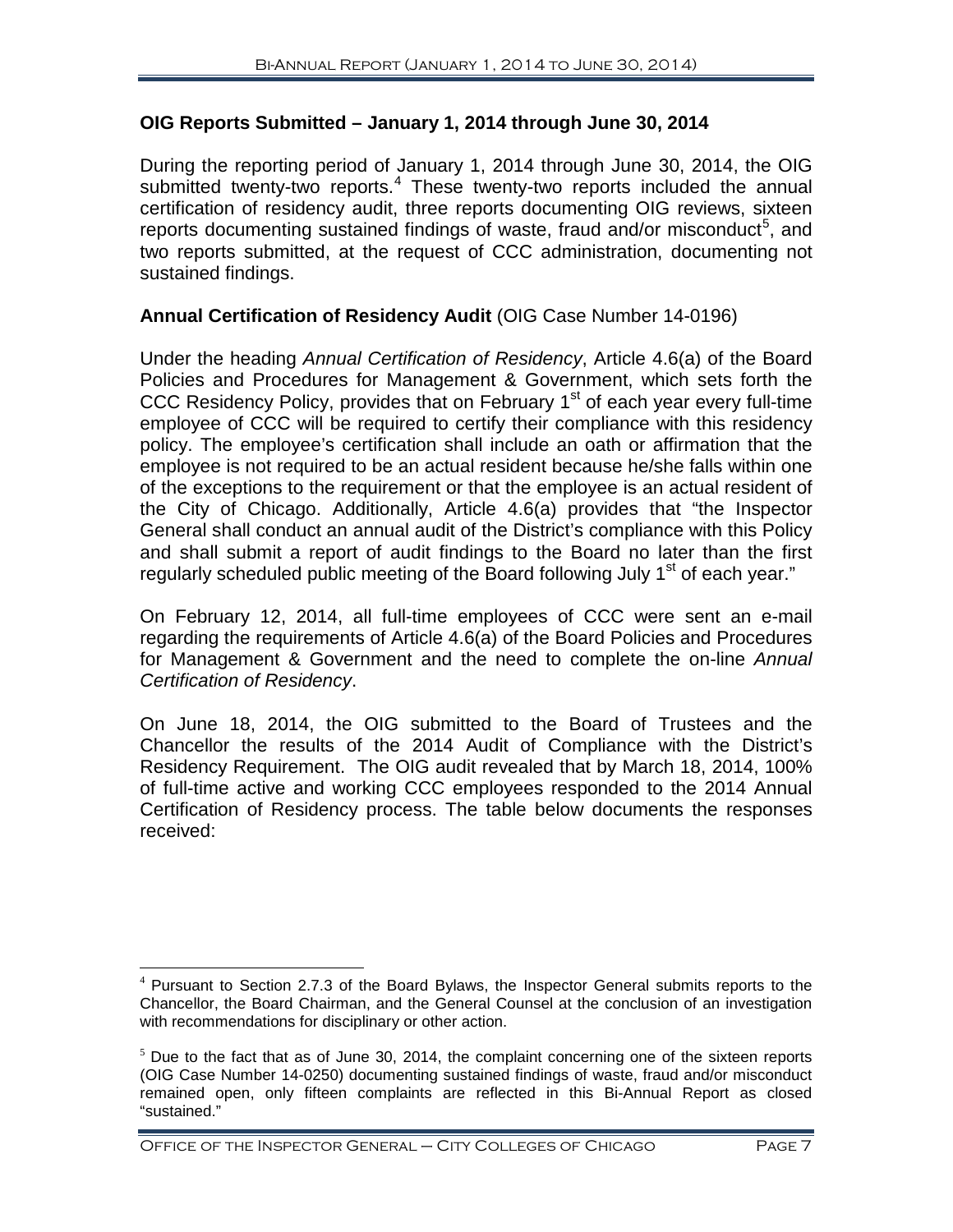| <b>Response</b>                                                                       | <b>Number</b> | %       |
|---------------------------------------------------------------------------------------|---------------|---------|
| No response due to employee being on leave or vacation.                               | 25            | 1.13%   |
| No response due to termination of employee.                                           | 6             | .27%    |
| 1. Required to be a resident, with correct address. <sup>6</sup>                      | 2094          | 94.58%  |
| 2. Not required to be a resident, with correct address.                               | 21            | .95%    |
| 3. Required to be a resident, with incorrect address.                                 | 16            | .72%    |
| 4. Not required to be a resident, with incorrect address.                             |               | $.05\%$ |
| 5. Required to be a resident, but does not currently live within the City of Chicago. | 51            | 2.3%    |
| <b>Totals</b>                                                                         | 2.214         | 100%    |

The OIG audit further revealed the following:

- Regarding the thirty-one employees who did not respond.
	- o The OIG determined that twenty-four of the employees were in fact on sabbaticals or leaves of absence. One of the employees was on vacation during the re-certification process.
	- o The OIG determined that six of the employees had been terminated.

• Regarding the fifty-one employees who responded that they were required to be residents but did not currently reside within the City of Chicago.

- o The OIG determined that twenty of the employees were employed for less than six months or previously received approved extensions.
- o The OIG determined that four of the employees submitted a City of Chicago residence in the PeopleSoft system subsequent to submitting their recorded response.
- o The OIG determined that twenty-seven employees responded that they did not currently reside within the City of Chicago, despite the fact that CCC records indicated a City of Chicago residential address for the employee.
	- **The OIG reviewed CCC personnel records and public** records. This review revealed that twenty-six of these twenty-seven employees appear to reside within the City of Chicago and no doubt checked the wrong box on the Annual Certification of Residency on-line form.
	- The OIG initiated an investigation regarding one of these twenty-seven employees. This investigation is currently active.
- Regarding the twenty-two employees who responded that they were not required to be a resident of the City of Chicago.
	- o All twenty-two of these employees fall within an exception to the residency requirement.

<span id="page-9-0"></span> $6$  The blank Certification of Residency form is pre-populated with the employee's address as reflected in the CCC PeopleSoft system.  $\overline{a}$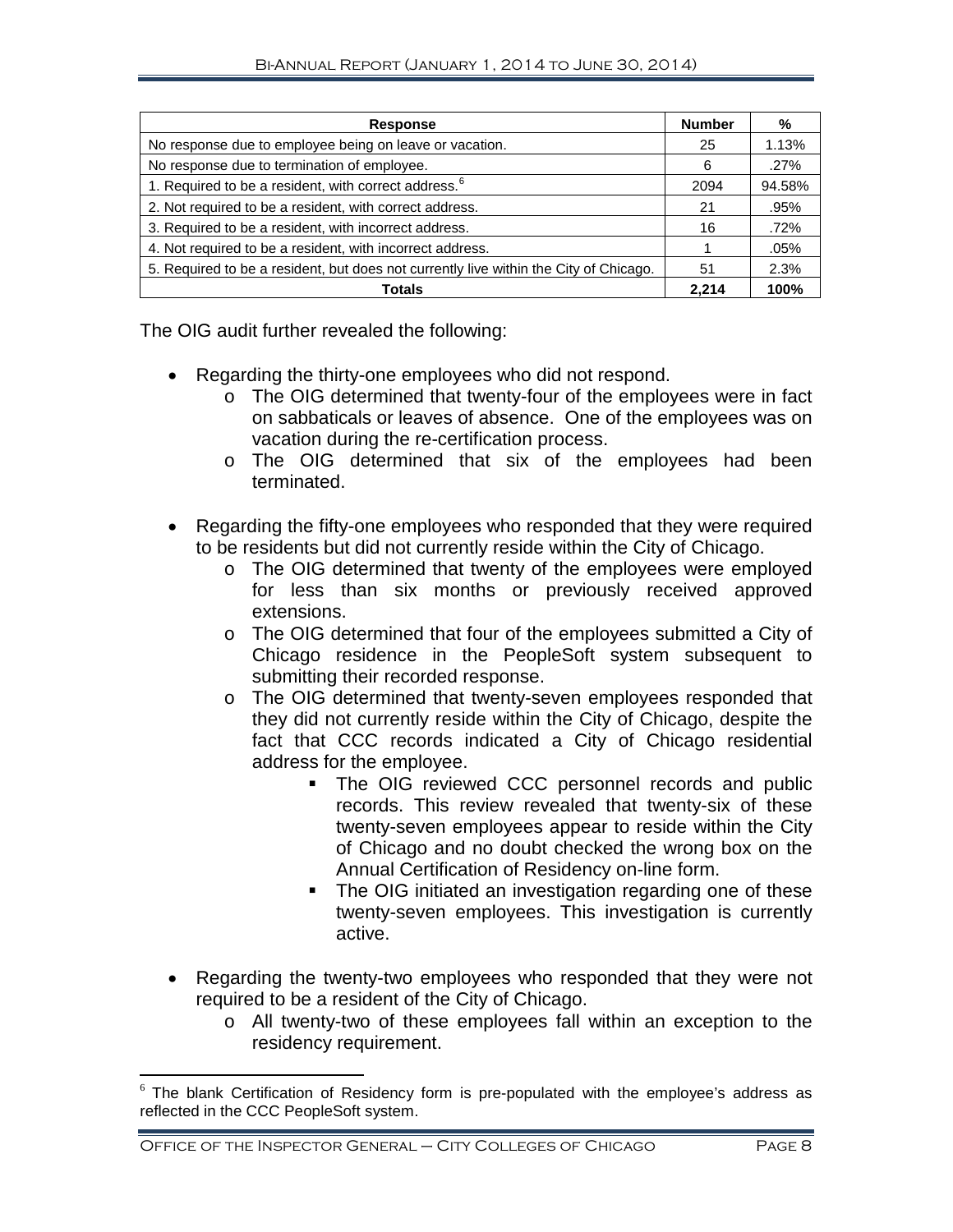- **Fourteen of these twenty-two employees were hired before** July 1, 1977.
- One of these employees was an engineer hired before January 1, 1980 and thus falls within an exception to the residency requirement.
- Seven of these twenty-two employees were exempt from the CCC Residency Requirement due to side letter agreements.

#### **Reports Documenting OIG Reviews**

#### Review of compliance with CCC polices and guidelines regarding participation in the Federal Work Study program at a City College (OIG Case Number 12-0143)

Based on observations made during an unrelated investigation, the OIG initiated a review of the compliance with CCC policies and guidelines regarding participation in the Federal Work Study program at one of the City Colleges. The time period covered by this review was primarily the 2011-2012 academic year.

At the conclusion of the review and in the interest of full exploration of the issues, the OIG submitted a draft Investigative Summary documenting the OIG review to the CCC Chief Financial Officer to elicit responses to the OIG's findings and recommendations. Subsequently, the OIG received these responses in a memorandum authored by the associate vice chancellor of student financial services. The OIG's findings and recommendations are documented below, followed by the management response.

- OIG Finding: During the 2011-2012 academic year, 38% of the one City College's Federal Work Study participants worked more than twenty hours during at least one week, contrary to the *City Colleges of Chicago Federal Work Study Program Student Manual*.
	- o Management Response: CCC's prohibition on students working more than 20 hours per week is an institutional policy and is not a federal regulation. The 2013/14 Federal Student Aid Handbook (Volume 6, Chapter 2, p. 6-42) states "…Federal Work Study is a program designed to provide part-time employment, and students should not often work in excess of 40 hours in a single week." CCC limits students to twenty hours per week because we want to ensure that a student's Federal Work Study employment does not interfere with his/her studies. The Financial Aid Directors will be reminded of this policy at our January  $30<sup>th</sup>$  (2014) meeting.
- $\triangleright$  OIG Finding: During the 2011-2012 academic year, a sample of the City College's Federal Work Study participants earned in excess of their financial aid award, contrary to the *City Colleges of Chicago Federal Work Study Program Student Manual*.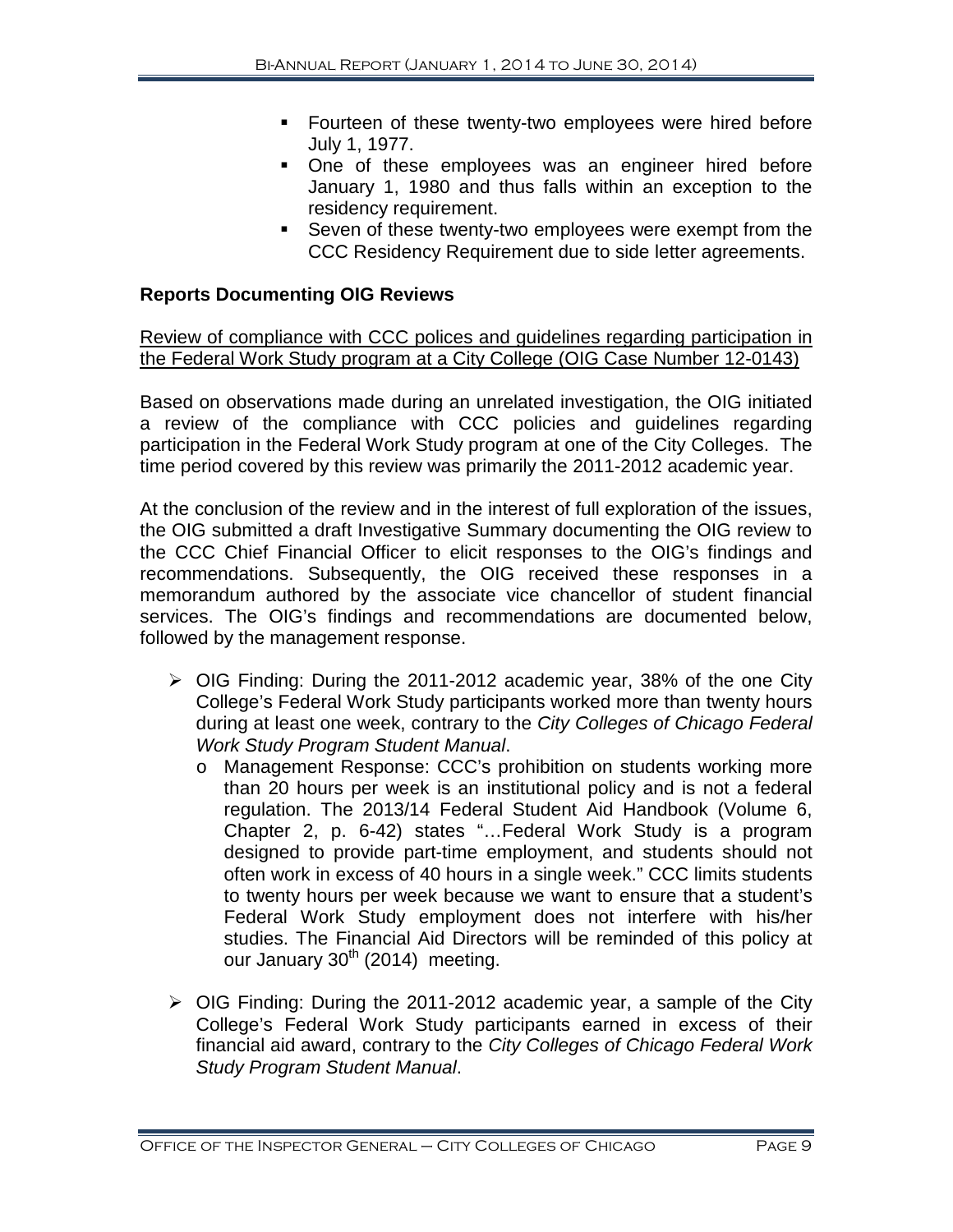- o Management Response: A student's financial aid award of Federal Work Study should never be less than the funds they were disbursed for the academic year. However, a student's financial aid award can be higher than the amount they actually earned. The second scenario merely indicates that a student did not earn the full amount they were awarded by the college and is not indicative of mismanagement. As stated in the Investigative Summary, a mismatch between the Human Resources system and the student's award does not indicate that the student was over-awarded financial aid because a student can actually receive Federal Work Study up to his/her unmet financial need for the academic year. Student earnings are regularly retrieved from the Human Resources system and are used to update the disbursed amount for the Federal Work Study award. Student Financial Services will work with OIT to provide regular reports of student earnings in the Human Resources system to the Financial Aid Offices ensure that the earnings in both systems match as closely as possible.
- OIG Finding: During three academic years (2010-2011, 2011-2012 and 2012-2013), a total of thirty of the City College's Federal Work Study participants earned more than \$5,000, contrary to the *City Colleges of Chicago Federal Work Study Program Student Manual*. Moreover, during these same three academic years, a total of 137 District-Wide Federal Work Study participants earned more than \$5,000 during an academic year, contrary to the *City Colleges of Chicago Federal Work Study Program Student Manual*.
	- o Management Response: CCC's prohibition on students earning more than \$5,000 in an academic year is an institutional policy and is not a federal regulation. The 2013/14 Federal Student Aid Handbook (Volume 6, Chapter 2, p. 6-39) states "In assigning a Federal Work Study job, a school must consider the student's financial need, the number of hours per week the student can work, the period of employment, and anticipated wage rate, and the amount of other assistance available to the student. While there is no minimum or maximum award, the amount for each student should be determined based on these factors." CCC limits students to no more than \$5,000 per year to ensure that many students have access to the program and that no one student or supervisor benefits from the program disproportionately. Because the payroll system is two weeks behind, in some cases a student may earn more than their financial aid award. Again, this is not problematic as long as the student has not exceeded his/her unmet need for the year. In limited circumstances, it may make sense for a student to be permitted to earn wages beyond the \$5,000 limit. We will modify the CCC Federal Work Study Manual to state that with the written permission of the Director of Financial Aid, a student may be permitted to earn beyond \$5,000. The Financial Aid Directors will be reminded of the \$5,000 limit at our January 30<sup>th</sup> meeting.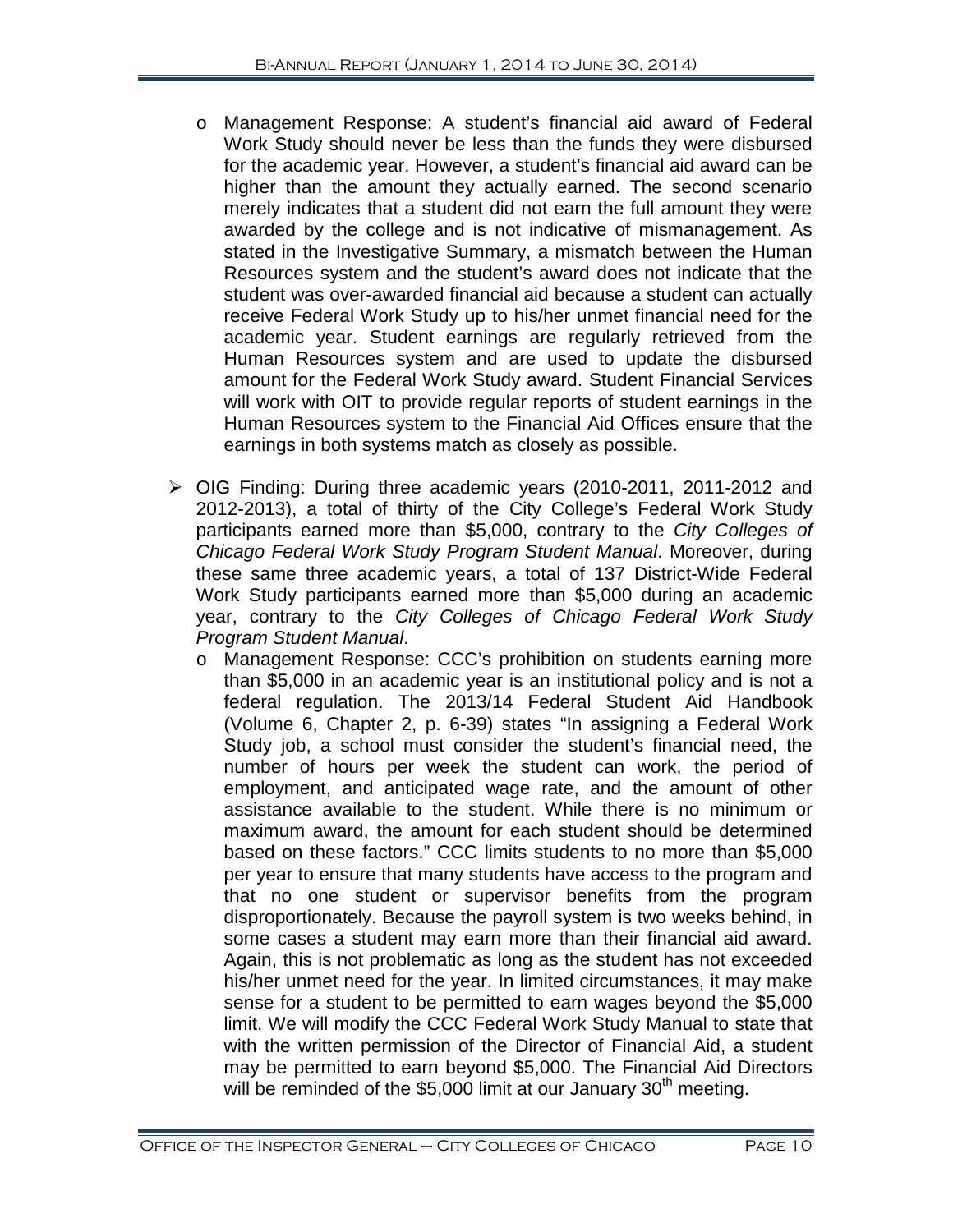- $\triangleright$  OIG Finding: During the 2011-2012 academic year, a sample of the City College's Federal Work Study participants erroneously calculated the hours worked resulting in the participants receiving pay for hours not in fact worked, contrary to the *City Colleges of Chicago Federal Work Study Program Student Manual*.
	- o Management Response: I concur that it is unacceptable for a student's Federal Work Study timesheet to be totaled incorrectly and for a student to be paid Federal Work Study wages for hours he/she did not work. It is the responsibility of the student, the student's Federal Work Study supervisor, and payroll to check that the student is being paid for the appropriate number of hours. In support of this goal, the Financial Aid Directors will be asked to reach out to the Federal Work Study supervisors and payroll department at their colleges and to remind them that student timesheets must be totaled accurately.
- OIG Recommendation: The OIG recommends that the time and attendance of all Federal Work Study program student participants be maintained as part of the *CCC Works* electronic time and attendance system.
	- o Management Response: I concur that using CCC Works would greatly improve the accuracy of time and attendance for all Federal Work Study Participants. However, I am not confident that this is feasible for Human Resources due to high turnover in the Federal Work Study program. I will initiate a conversation with Human Resources on this topic.
- OIG Recommendation: The OIG recommends that all time and dollar limits reflected in the *City Colleges of Chicago Federal Work Study Program Student Manual*, the *City Colleges of Chicago Federal Work Study Program Internal Procedures*, and any other City Colleges of Chicago policy be incorporated into the Regents Educational, Inc. financial aid system so that alerts are made when such limits are reached and payments cannot be made to students without specific approvals being obtained.
	- o Management Response: Federal Work Study awards are already limited to \$5,000 in the Regent system. If a student were permitted by the Director of Financial Aid to earn more than \$5,000, an override would need to be performed by District Office. I tested this functionality today, and it is working as designed. It is impossible to limit the number of hours a student can work through either the Regent or PeopleSoft system because student time is currently certified on paper. However, the Financial Aid Offices can reinforce the policy with students, Federal Work Study supervisors, and payroll.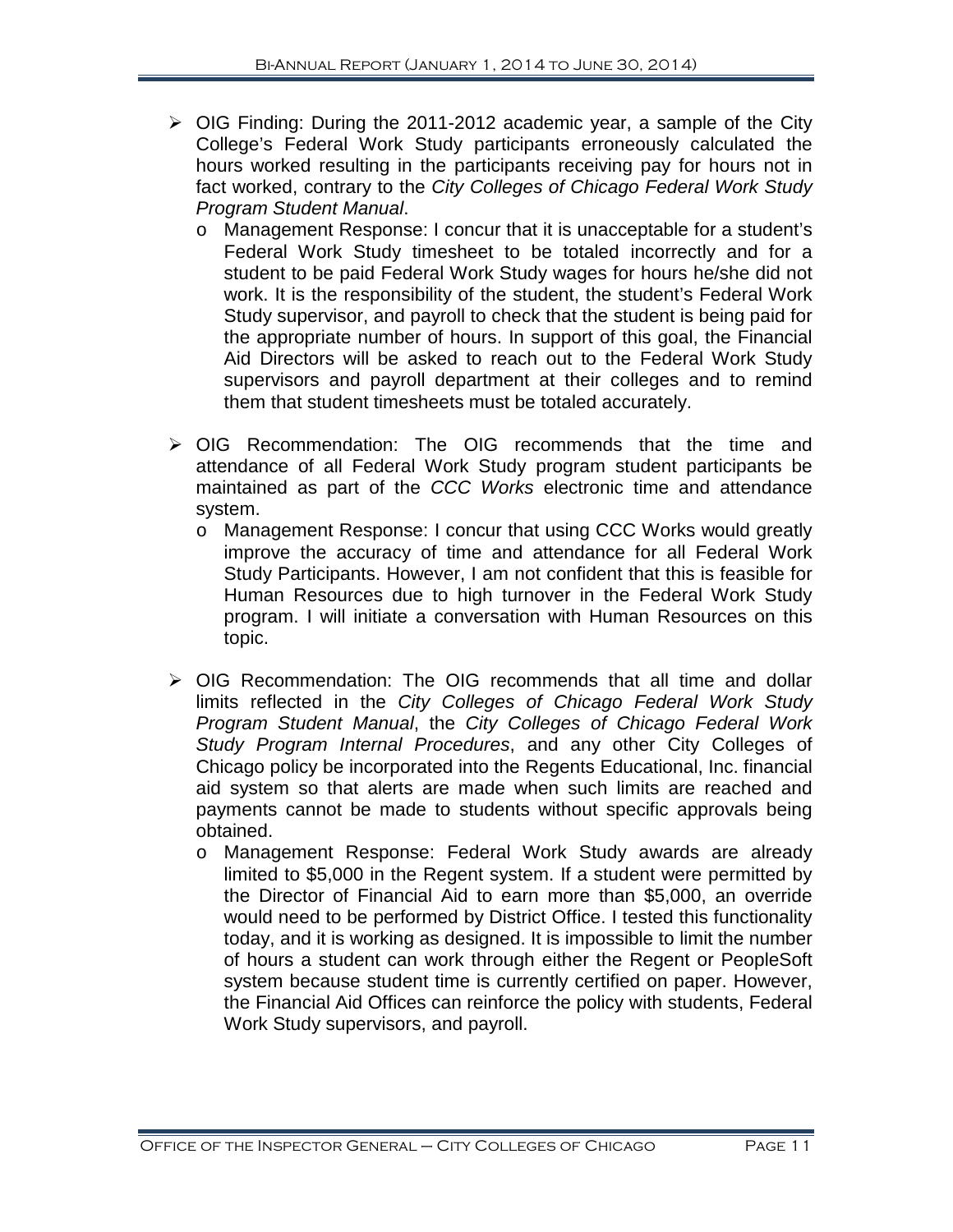#### Review of CCC Employee Tuition Reimbursement (OIG Case Number 13-0098)

The OIG initiated a review of the CCC employee tuition reimbursement process. The OIG reviewed the period of July 1, 2009 through March 20, 2013. The OIG determined that during the period of the review, CCC made 664 tuition reimbursement payments to 338 CCC employees. The OIG randomly selected sixty of the 664 (9%) tuition reimbursement payments for review. These sixty reimbursement payments were made to fourteen CCC employees. The OIG review of CCC employee tuition reimbursements revealed the following:

- Of the fifty-seven tuition reimbursement payments that the OIG reviewed, three (5%) of these tuition reimbursement payments exceeded the tuition reimbursement amounts that the employees should have received by a (combined) total of \$3,992.31.
- Although the CCC Tuition Reimbursement Policy ("Tuition Reimbursement Policy") and the Agreement between the Board of Trustees of Community College District No. 508 and the Federation of College Clerical and Technical Personnel Local 1708 AFT, IFT, AFL-CIO ("Local 1708 collective bargaining agreement") require employees seeking tuition reimbursement to submit their original grade reports and original payment receipts prior to receiving tuition reimbursement payments, the District Office Benefits Division ("Benefits Division") fails to require that original grade reports and original payment receipts are received prior to employees receiving tuition reimbursement payments.
- Although the Tuition Reimbursement Policy and the Local 1708 collective bargaining agreement provide that a course will not be reimbursed if a comparable course is offered at the City Colleges of Chicago, the Benefits Division lacks any process to determine whether CCC offers a course comparable to the course for which an employee is seeking tuition reimbursement.
- Under current CCC practices, an employee is eligible for tuition reimbursement even if the employee received a grant, scholarship or similar award which was applied to the course tuition for which the employee is requesting tuition reimbursement.
- The Benefits Division was unable to locate the tuition reimbursement files regarding three tuition reimbursement payments which were included in the OIG review.

Based on the review, the OIG made various recommendations. Subsequently, the OIG received a written response from the Chancellor. The OIG's findings and recommendations are documented below, followed by the management response in verbatim form.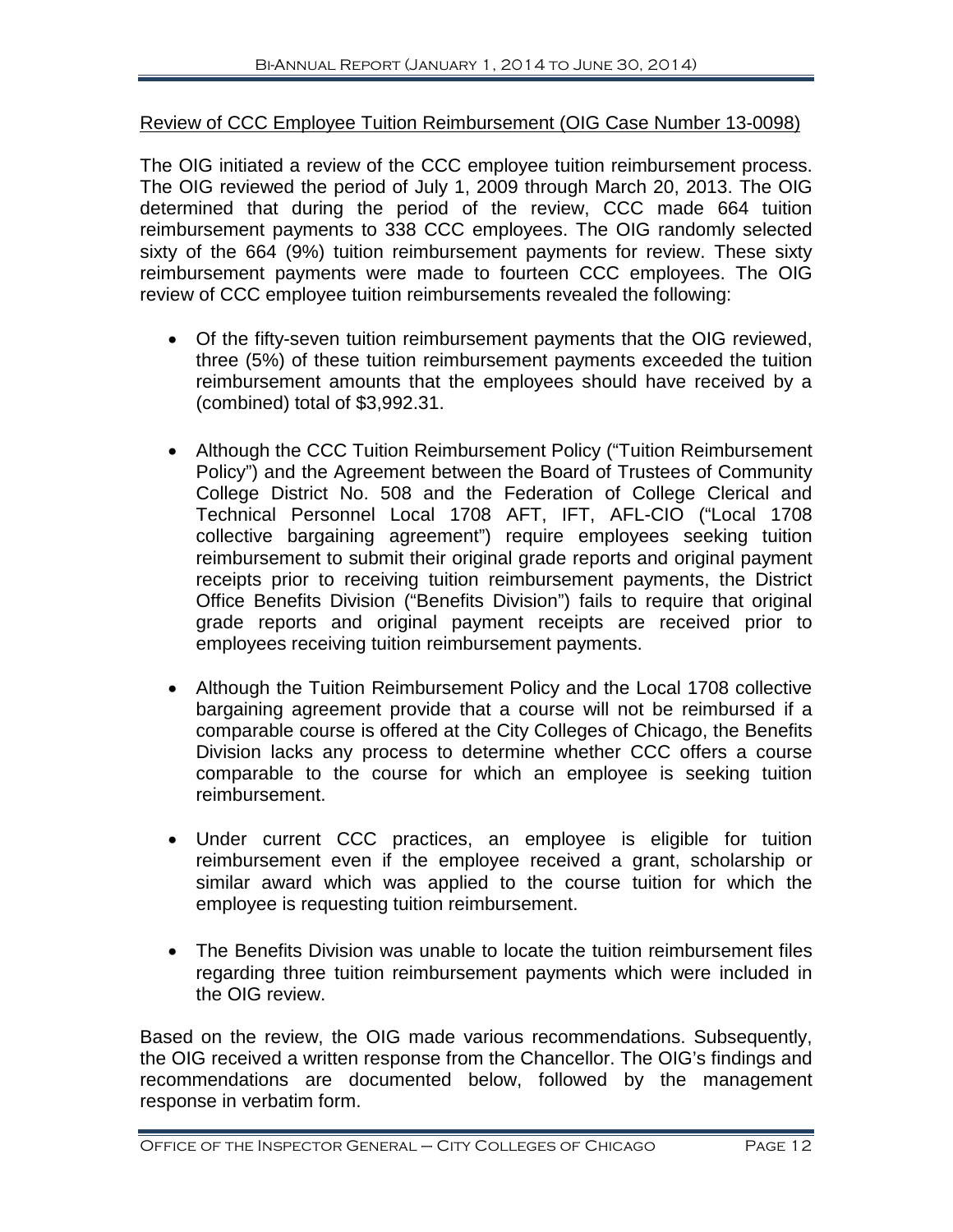- $\triangleright$  The OIG recommended that in accordance with the Tuition Reimbursement Policy and the Local 1708 collective bargaining agreement, the Benefits Division requires all employees seeking tuition reimbursement to submit their original grade report and original payment receipts regarding the course(s) for which the employees are requesting tuition reimbursements prior to approving and/or making tuition reimbursement payments.
- > The OIG recommended that the Benefits Division develops and implements a process whereby prior to approving and/or making a tuition reimbursement payment, the Benefits Division is able to determine whether CCC offers a course comparable to the course for which that employee is seeking tuition reimbursement.
- $\triangleright$  The OIG recommended that CCC amends the Tuition Reimbursement Policy to include that employees may not receive tuition reimbursement for a course for which the tuition has already been paid with grants, scholarships or similar awards and/or for which will be paid with such awards.
- $\triangleright$  In order to ensure that tuition reimbursement payments comply with all relevant CCC policies and procedures, the OIG recommended that the CCC Internal Audit Department reviews tuition reimbursement payments at least every two years.
- $\triangleright$  The OIG recommended that the Office of the General Counsel determines whether it is legally feasible and fiscally responsible for CCC to recoup \$3,812.31 in tuition reimbursement overpayment from a former high-level administrator in light of a Severance Agreement and Release entered into at the time the administrator's employment with CCC ended.
- $\triangleright$  The OIG recommended that CCC uses all legal and fiscally responsible remedies to recoup \$180.00 in tuition reimbursement overpayment from a part-time computer lab technician assigned to a City College.
- o Management Response

Thank you for your report dated May 21, 2014 relating to Employee Tuition Reimbursements. As you know, this program is a critical component of City College's effort to ensure that our employees have access to professional and educational development opportunities.

In that regard, I agree that the District Wide Employee Manual policy of requiring the submission of appropriate documentation by the employee as a condition for approval should be enforced. I also support a clarification of the policy that prohibits reimbursement for tuition that was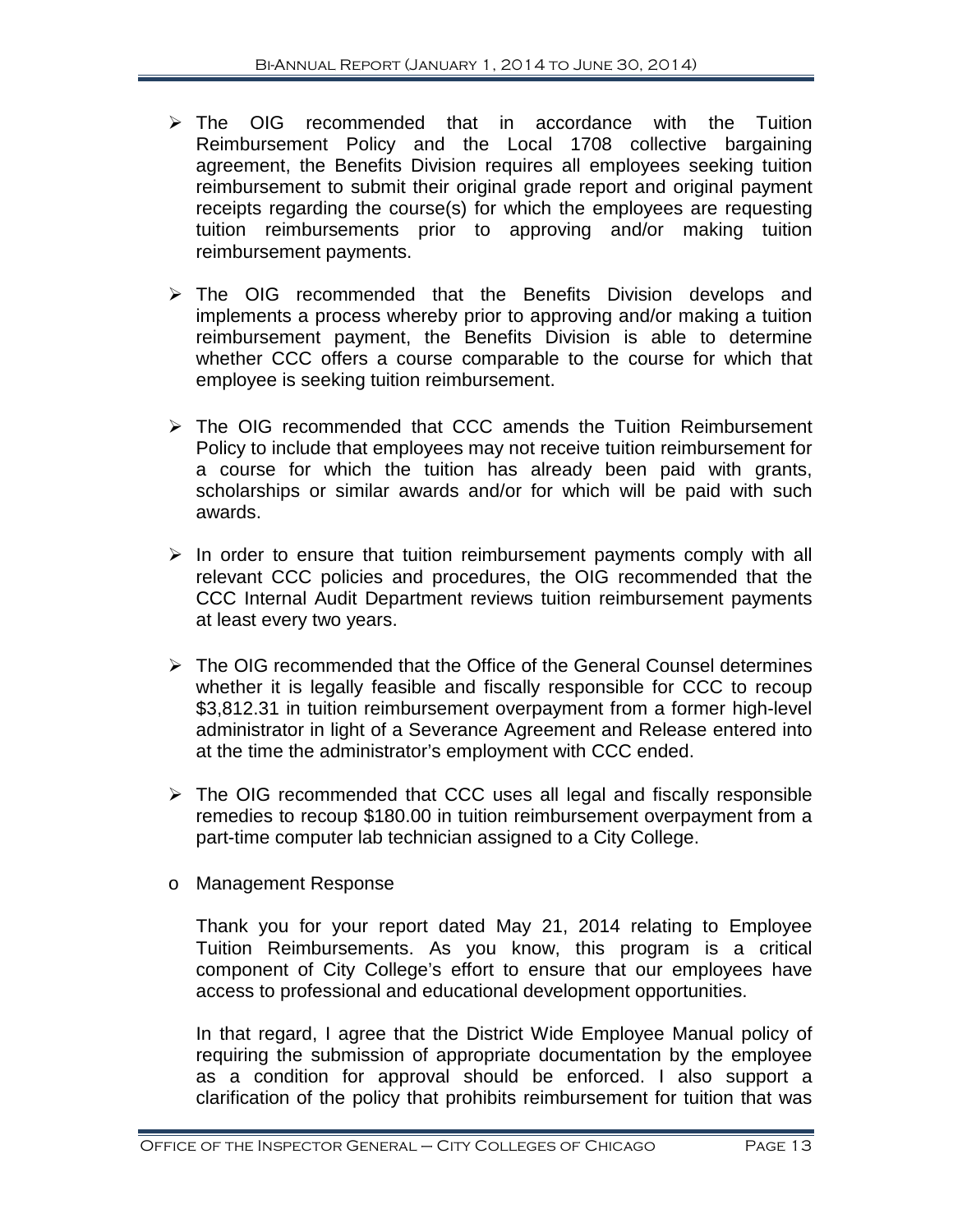not paid by the employee but covered by a grant or scholarship. I have directed the Human Resources Department to implement the appropriate measures and controls to strengthen these aspects of the program.

You should know that the City Colleges of Chicago's Internal Auditor has included an examination of tuition reimbursement payments in his audit plan for this year. In addition, I have referred the matter of [the part-time computer lab technician] to our Law Department for appropriate action.

Regarding your recommendation that would prohibit tuition reimbursement if it is determined that City Colleges offers a comparable course, I am fully aware, as you now are, that this requirement is memorialized in the Board Policies and Procedures. Enforcing this policy in the manner that you suggest is impractical in that many employees enroll in degree programs and it would be disruptive to the continuity of their program to require them to alternate between City Colleges and their chosen program. The District will, of course, continue to promote tuition waiver for credit classes at the City Colleges that is available to all full-time employees.

Finally, I have discussed your recommendation relating to [the former high-level administrator] with the City College's General Counsel. Since the City Colleges entered into a Settlement Agreement and Release with her that "forever bar(s) any future actions arising out of the parties' employment relationship" it would not be prudent to pursue recoupment actions against her.

#### Review of copyright-related issues concerning assessments administered during the Summer 2013 term (OIG Case Number 14-0018)

The OIG received a complaint that a department at a City College massproduced copies of copyrighted assessment tests and thereby infringed on copyright laws. The OIG reviewed the copyright-related issues concerning these assessments, which were administered during the Summer 2013 term. The OIG review found that a District Office division failed to obtain the appropriate licenses and/or adequately document the acquisition of the licenses required to use the copyrighted material that comprised the assessments administered during the Summer 2013 term. These failures potentially exposed CCC to significant financial risk for numerous instances of copyright infringement.

In order to minimize the risk of CCC personnel violating copyrights and subjecting CCC to financial liability in the future, the OIG recommends that CCC develops specific copyright policies and procedures, which should include, but not be limited to, the following:

• An official process that CCC employees can follow to receive advice on any copyright-related issues.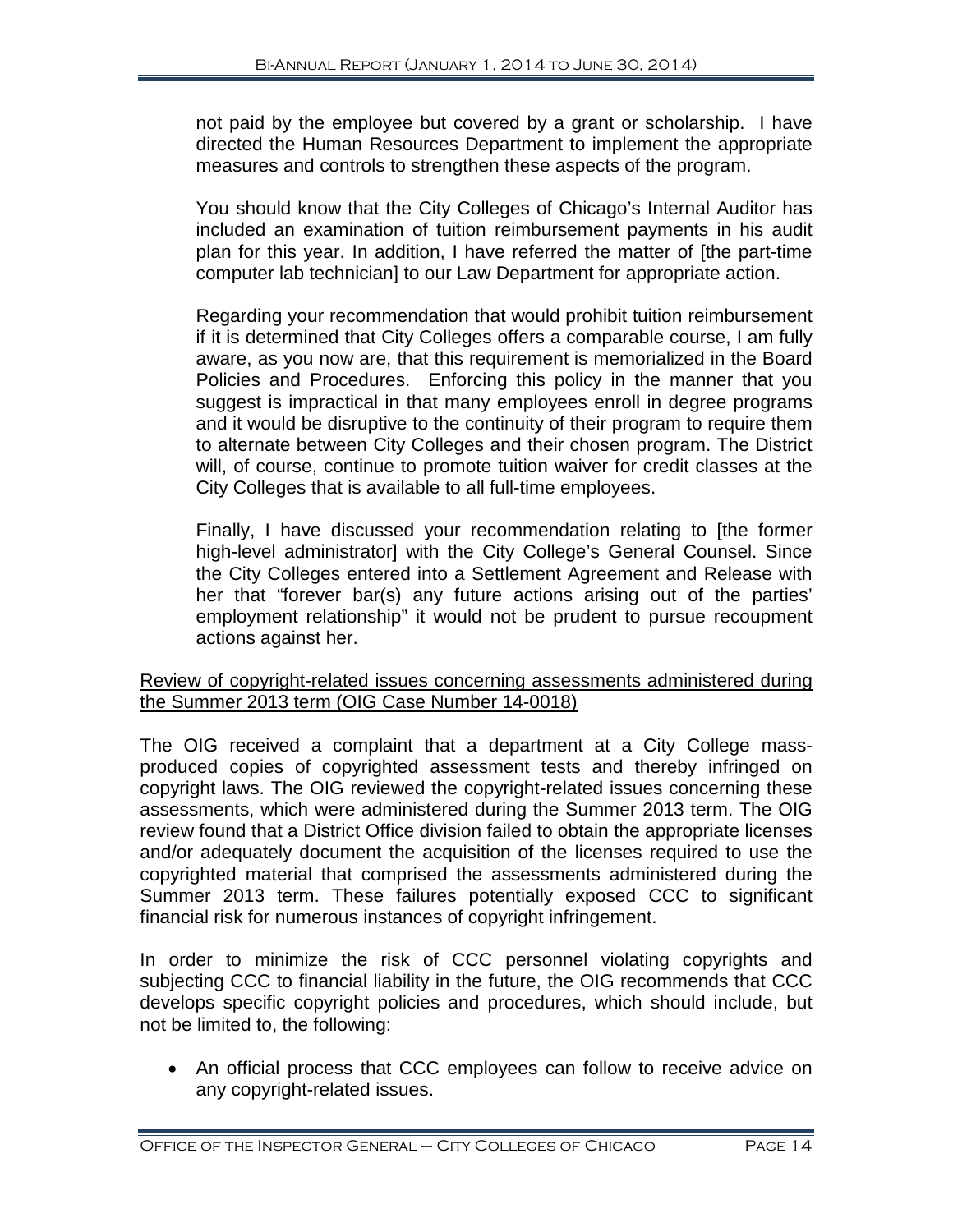- A process to vet the works that are issued on CCC's behalf before the works are published or distributed.
- A process for acquiring, documenting, and maintaining any licenses that are necessary to legitimately use a copyrighted work.

#### **Reports of Sustained Findings of Waste, Fraud and/or Misconduct**

Pursuant to the provisions of Article 2.7.5 of the Board Bylaws, the following are summaries of the OIG investigations for which reports were submitted documenting sustained findings of waste, fraud or misconduct during the period of January 1, 2014 through June 30, 2014 regarding seventeen individual employees.

#### OIG Case Number 14-0208

The OIG received multiple complaints that various items, including cash, were being stolen from offices at a City College. The OIG and the Department of Safety and Security conducted a joint investigation regarding these thefts. The investigation revealed that a janitor at the City College, while on duty at the college, stole \$56.00 in cash from the desk drawer of an employee of the college. The cash that was stolen was placed in the office by the OIG, and the incident was captured by a covert camera placed in the employee's office. During an interview with the OIG, the janitor admitted that he took the money from the desk drawer and further admitted that he previously took \$40.00 in cash from the same desk drawer. It should be noted that the \$40.00 was taken prior to the initiation of the investigation. The janitor's misconduct violated Section IV, Paragraphs 15 and 50 of the CCC District-Wide Employee Manual.

Based on the investigation, the OIG recommended that the janitor be terminated, that the janitor be designated ineligible to be re-hired, and that his personnel records reflect such designation.

Following the disciplinary process, the Board of Trustees approved the termination of the janitor, and he was designated ineligible to be re-hired.

Moreover, the janitor was subsequently criminally charged with the felony offense of theft. On July 15, 2014, the janitor pled guilty to the felony offense of theft in the Circuit Court of Cook County and was sentenced to serve a two-year term of probation.

#### OIG Case Number 14-0012

The OIG received a complaint that a college bursar assistant assigned to a City College allegedly forged the signature of his supervisor on an Out of Office Request Form and made an unauthorized change to a Certificate of Attendance.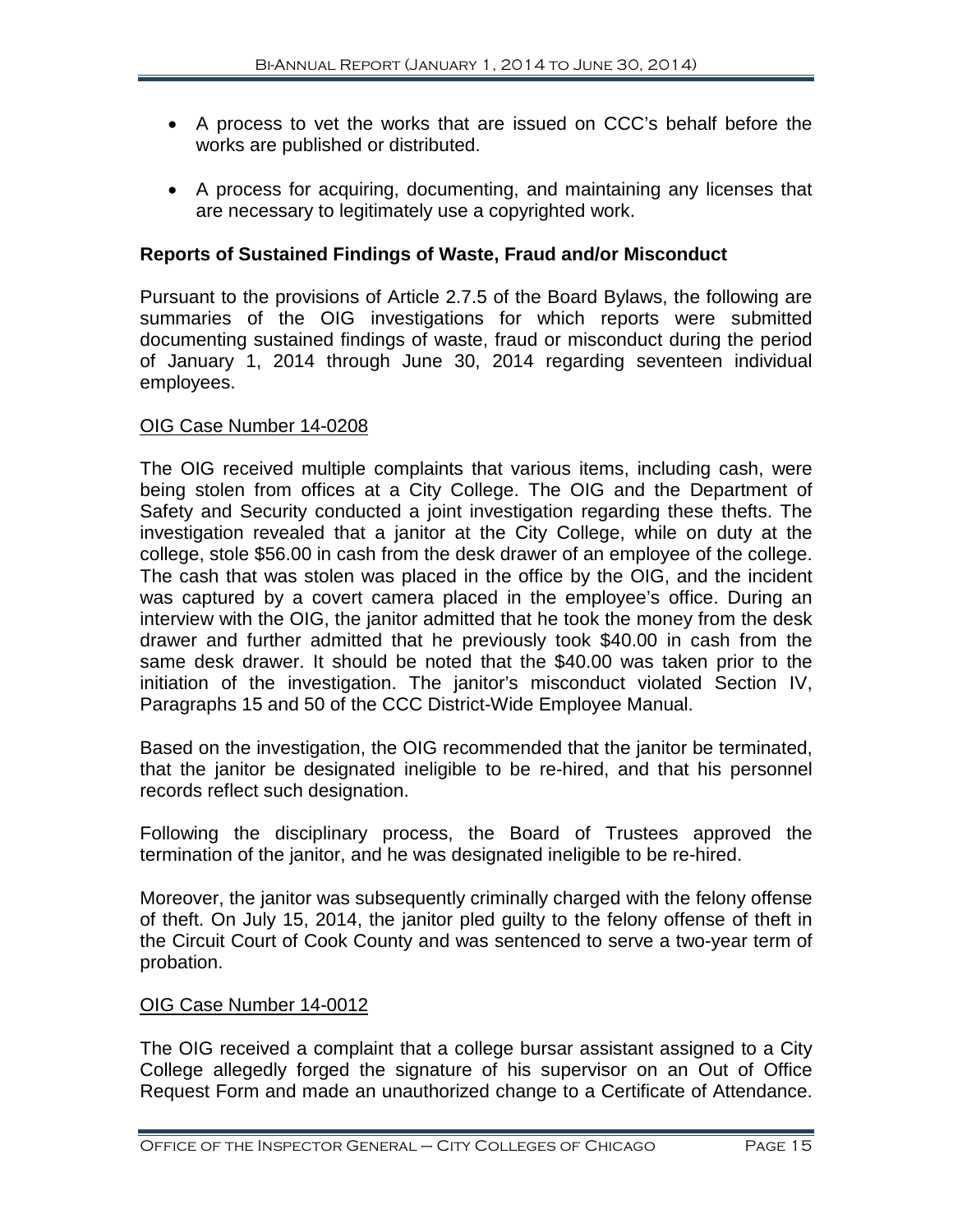The OIG investigation revealed that the college bursar assistant did not make a change on his Certificate of Attendance after his supervisor signed the Certificate of Attendance. The OIG investigation also revealed that the college bursar assistant did not forge the signature of his supervisor on the Out of Office Request Form approving his request to take July 5, 2013 off from work. Rather, the OIG investigation revealed that the supervisor signed the form.

Moreover, during the course of the OIG investigation, the OIG determined that the supervisor made false statements during her interviews with the OIG, in violation of Section IV(8) of the CCC District-Wide Employee Manual. The nature of the supervisor's false statements concerned her denials that she signed the Out of Office Request Form and the Certificate of Attendance regarding the college bursar assistant.

The fact that the supervisor made false statements during her interviews with the OIG is particularly significant because it caused the OIG to expend more time and resources than necessary if the supervisor would have simply told the truth during her initial interview with the OIG, or better yet, if she would have never falsely reported that she did not sign the college bursar assistant's Out of Office Request Form. As a CCC administrator in a position of leadership, the supervisor should possess the highest amount of integrity and credibility. However, throughout the investigation, the supervisor did not show such qualities.

Based on the investigation, the OIG recommended that the supervisor be terminated. The OIG further recommended that the supervisor be designated ineligible to be re-hired and that her personnel records reflect this designation.

Following the disciplinary process, the Board of Trustees approved the termination of the supervisor, and she was designated ineligible to be re-hired.

#### OIG Case Number 13-0141

The OIG received a complaint that a part-time college clerical assistant at a City College represented that she worked full days, when in fact she attended classes at the College while on work time and failed to make up any of the time that she represented that she worked. The OIG investigation revealed that based on a review of the time and attendance records regarding the college clerical assistant for the period of December 2010 to May 2013, the college clerical assistant fraudulently misrepresented the hours that she worked and for which she received pay. The OIG investigation revealed that the college clerical assistant's fraudulent misrepresentation of the hours that she worked consisted of the following: a) she misrepresented that she was working when in fact she was attending classes at the College and at off-campus clinical sites; b) she misrepresented that she was working when in fact she was on her lunch break; and c) she misrepresented that she was working when in fact she was not in fact at work and/or could not have been at work. Additionally, the college clerical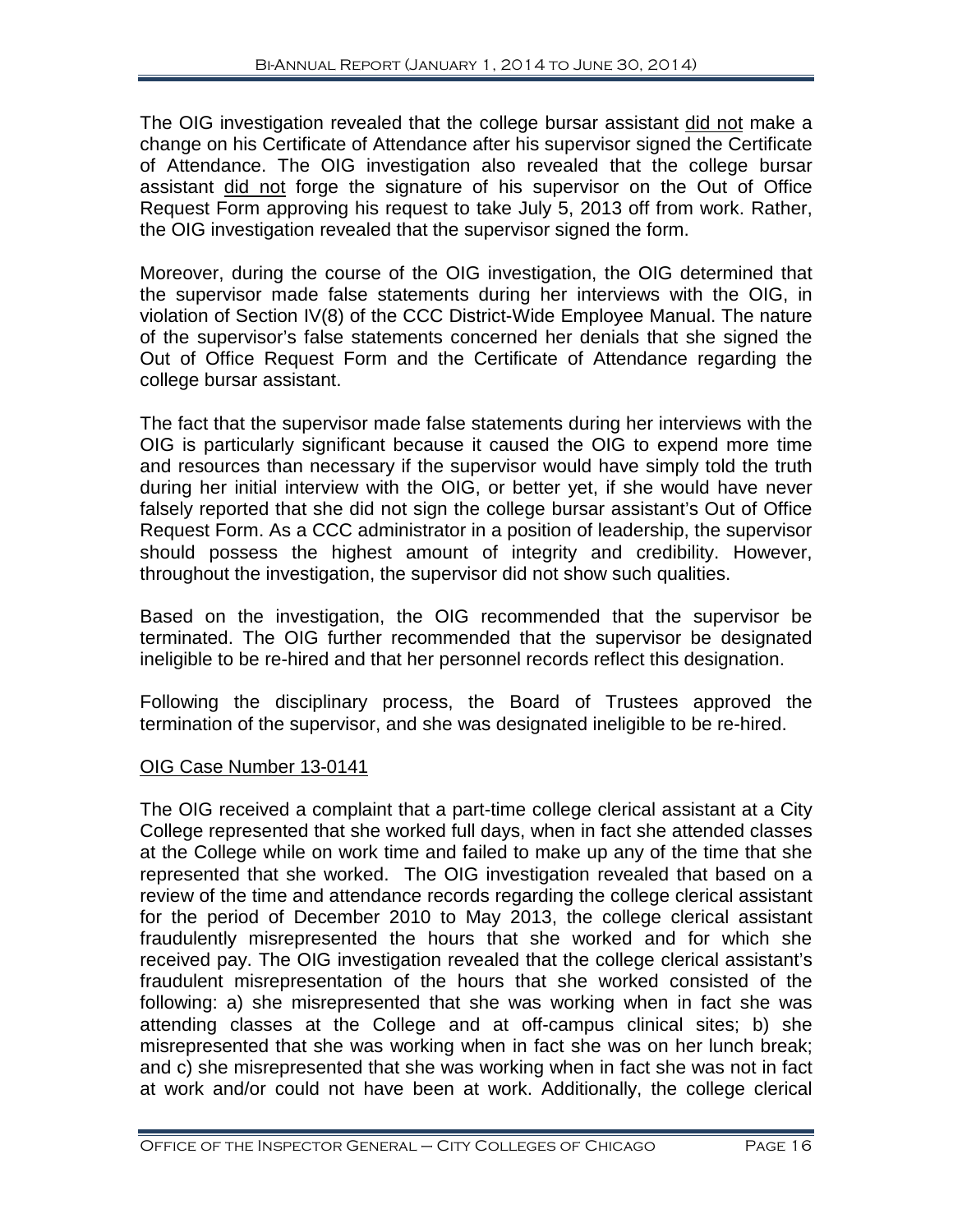assistant was paid for hours to which she was not entitled because she erroneously calculated her total hours worked on her Certificates of Attendance by including hours that were not supported by the actual times that she documented that she worked on her Certificates of Attendance. These acts of misconduct violated Section IV, Paragraphs 7, 11, 17, 38 and 50 of the CCC District-Wide Employee Manual as well as Article 4.11(c) of the Board Policies and Procedures for Management and Government.

Additionally, the OIG investigation revealed that the college clerical assistant's supervisor approved the vast majority of the fraudulent Certificates of Attendance submitted by the college clerical assistant during the period reviewed by the OIG. Although the supervisor was subsequently promoted, the supervisor was the college clerical assistant's direct supervisor during the period reviewed by the OIG. The supervisor's failure to adequately supervise the college clerical assistant and failure to adequately review the college clerical assistant's time and attendance records greatly contributed to the college clerical assistant receiving pay to which she was not entitled. As such, the OIG investigation revealed that the supervisor violated Section IV, Paragraphs 37 and 39 of the CCC District-Wide Employee Manual.

Based on the investigation, the OIG recommended that the college clerical assistant be terminated, that she be designated ineligible to be re-hired, and that her personnel records reflect this designation. The OIG further recommended that CCC takes appropriate disciplinary action against the supervisor.

Following the disciplinary process, the college clerical assistant was terminated, and she was designated ineligible to be re-hired. The supervisor was issued a written warning.

#### OIG Case Number 14-0250

The OIG learned that a full-time faculty member of a City College was arrested for the offense of criminal sexual assault. The OIG further learned that the alleged victim of the criminal sexual assault was a former student of the full-time faculty member at the College.

During an interview with the OIG, the full-time faculty member refused to answer thirteen questions posed by the OIG after he was advised of administrative rights. At the interview, the full-time faculty member was represented by his private attorney as well as two union representatives. The full-time faculty member's refusal to answer questions during an interview by the OIG violated Article 2.7.4(b) of the Board Bylaws.

Based on the full-time faculty member's refusal to answer the thirteen questions posed by the OIG during an interview after being advised of administrative rights, the OIG recommended that the full-time faculty member be terminated, that he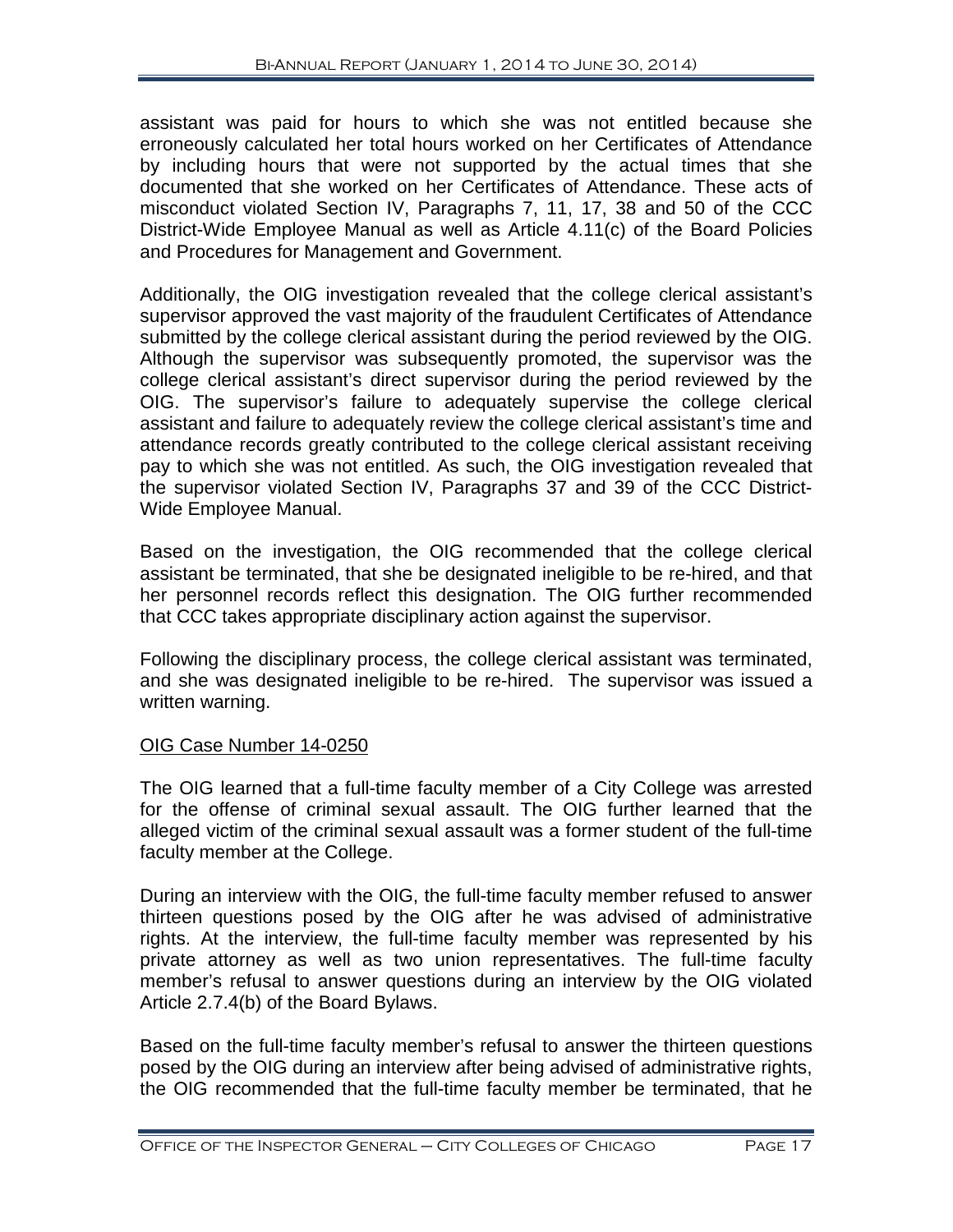be designated ineligible to be re-hired, and that his personnel records reflect this designation.

Following the disciplinary process, the Board of Trustees approved the termination of the faculty member, and he was designated ineligible to be rehired.

#### OIG Case Number 14-0022

The OIG received a complaint that an adult educator at a City College was falsifying his attendance records by starting his classes late or dismissing his classes early. The OIG investigation revealed that on various days in October and November 2013, the adult educator misrepresented his start and/or end times on his time and attendance records. Thus, he received pay for hours that he did not in fact work. The adult educator's actions violated Section IV, Paragraphs 7, 11, 17, 38, and 50 of the CCC District-Wide Employee Manual as well as Article 4.11(c) of the Board Policies and Procedures for Management and Government.

Based on the investigation, the OIG recommended that CCC takes appropriate disciplinary action against the adult educator. The adult educator subsequently resigned from his position with CCC.

#### OIG Case Number 14-0024

The OIG received a complaint that an adult educator at the same City College regarding OIG Case Number 14-0022 was falsifying his attendance records by starting his classes late or dismissing his classes early. The OIG investigation revealed that on numerous days in November 2013, the adult educator misrepresented his end times on his time and attendance records. Thus, he received pay for hours that he did not in fact work. The adult educator's actions violated Section IV, Paragraphs 7, 11, 17, 38, 48, and 50 of the CCC District-Wide Employee Manual as well as Section 4.11(c) of the Board Policies and Procedures for Management and Government.

Based on the investigation, the OIG recommended that CCC takes appropriate disciplinary action against the adult educator. The adult educator subsequently retired from his position with CCC, and he was designated ineligible to be rehired.

#### OIG Case Number 14-0199

The OIG received a complaint that in August or September 2013, a CCC manager visited family overseas for two weeks, but his time records reflect that he was paid for regular hours during that time. During the course of the investigation, the OIG reviewed the time and attendance and payroll records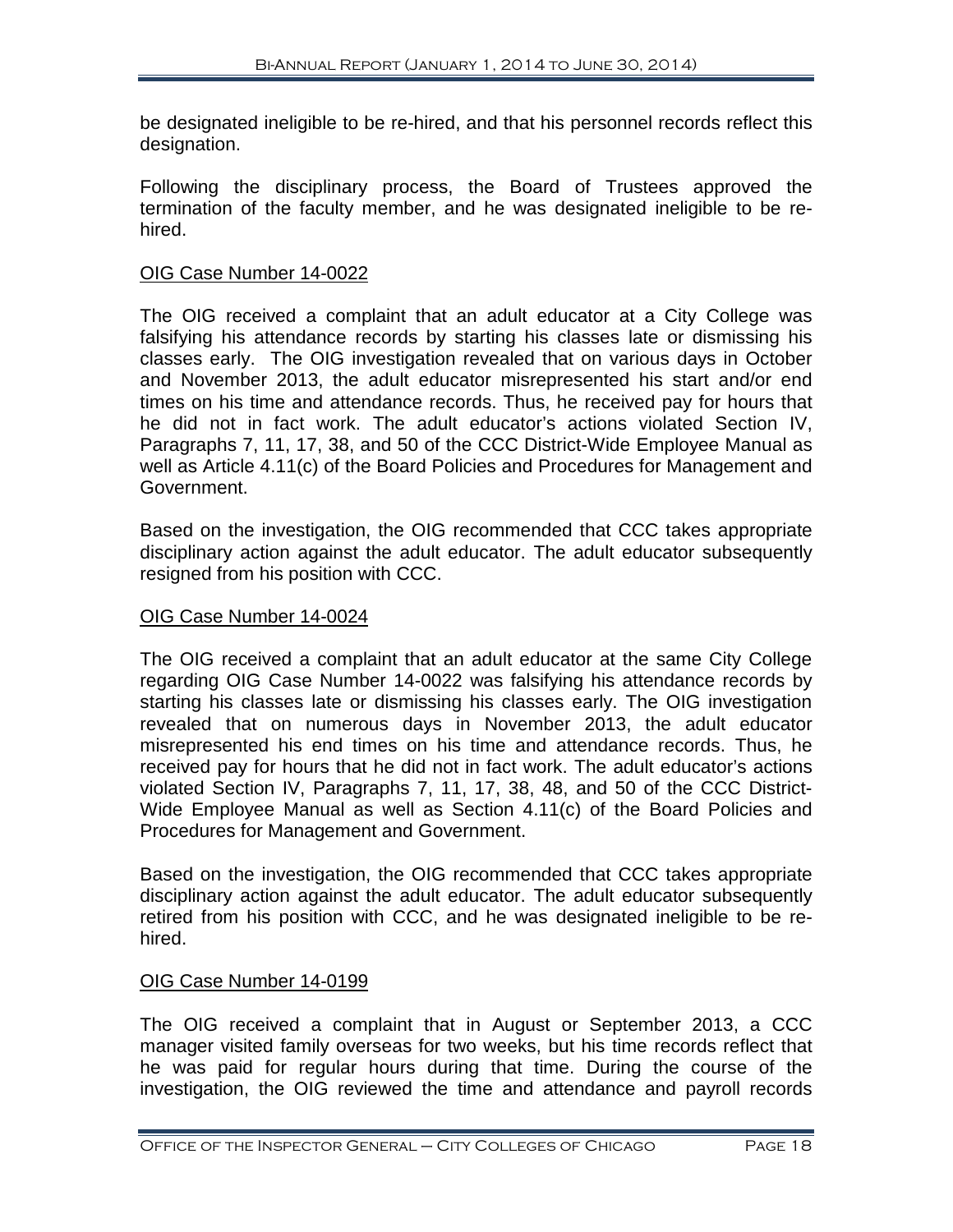regarding the manager for the period of November 17, 2011, when he became a full-time CCC employee, through May 10, 2014, when he resigned from his position with CCC. The OIG investigation revealed that for at least 13.5 days for which CCC paid the manager on days that he was not in fact at work, no benefit time was deducted from the manager's benefit time balances. Based on the manager's salary, this non-deducted benefit time was valued at \$3,754.81.

Based on the results of the OIG review of the manager's time and attendance and payroll records, the OIG recommended that CCC uses all legal and fiscally responsible remedies to recoup \$3,754.81 from the manager. The OIG observed that being that CCC had yet to disburse purportedly "owed" pay and vacation payout funds to the manager, such funds may be a source for some of the recoupment from him. As of the date of this report, CCC recouped all but \$1,375.63 from the manager.

Additionally, during the course of the investigation, the OIG sought to interview the manager. On two occasions, the manager failed to appear for scheduled interviews with the OIG. Such conduct by the manager constituted a failure to cooperate with the OIG and violated Article 2.7.4(b) of the Board Bylaws.

Due to the manager's failure to cooperate with the OIG and since he resigned from his position with CCC, the OIG recommended that the manager be designated ineligible to be re-hired, and that his personnel records reflect this designation. Subsequently, the manager was designated ineligible to be rehired.

#### OIG Case Number 14-0121

The OIG received a complaint that a college lab assistant II assigned to a City College resided outside the City of Chicago. The OIG investigation revealed that the college lab assistant II resides in Oak Forest, Illinois, in violation of Article 4.6(a) of the Board Policies and Procedures for Management & Government and Section III of the CCC District-Wide Employee Manual. The OIG investigation further revealed that the college lab assistant falsified employment records in that she fraudulently affirmed on a CCC residency certification document that she resided in Chicago, Illinois, when in fact she resided in Oak Forest, Illinois, in violation of Section IV(11) of the CCC District-Wide Employee Manual.

Based on the investigation, the OIG recommended that the college lab assistant be terminated, be designated ineligible to be re-hired, and that her personnel records reflect such designation.

Following the disciplinary process, the Board of Trustees approved the termination of the college lab assistant, and she was designated ineligible to be re-hired.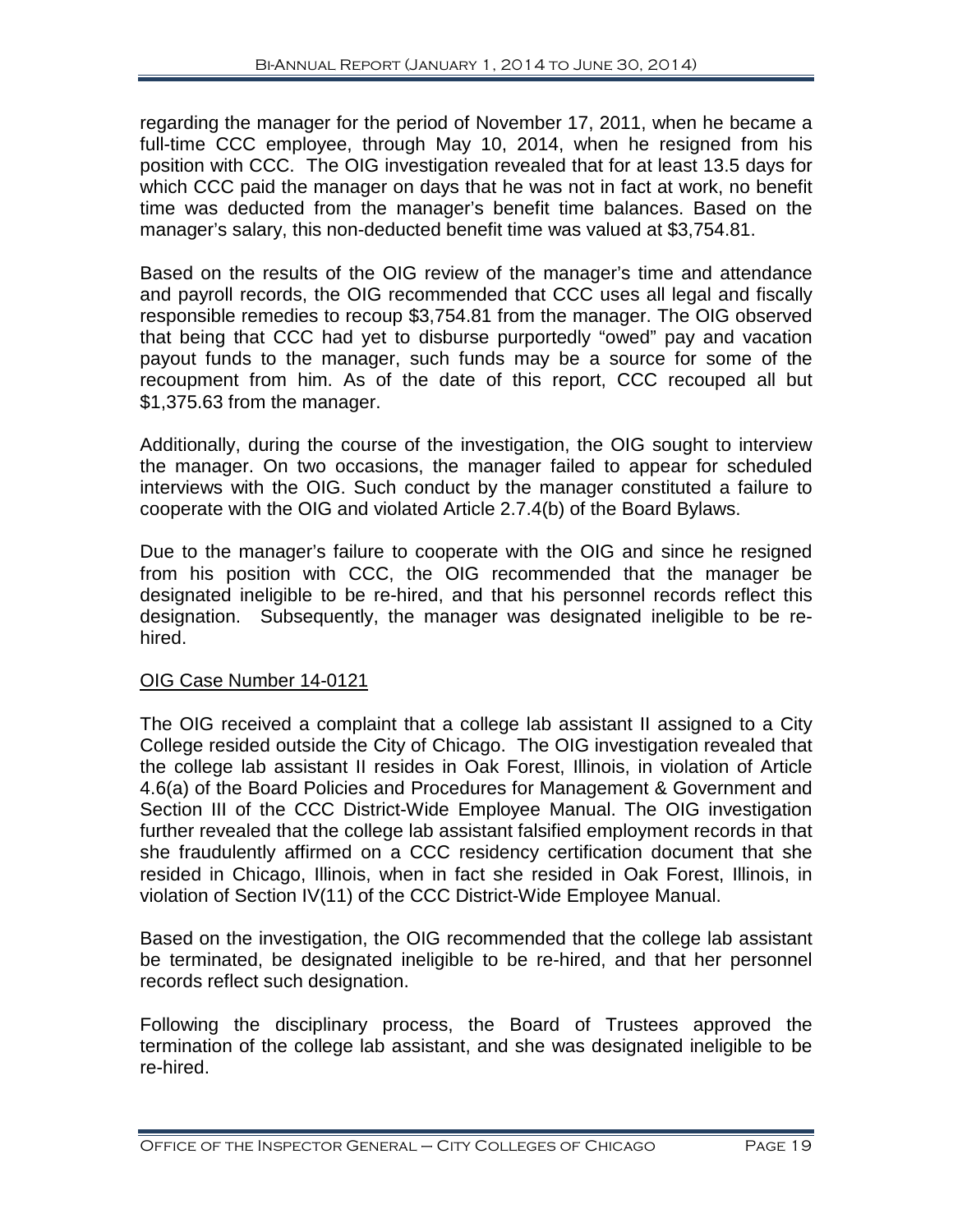#### OIG Case Number 14-0255

The OIG received a complaint that food items were being stolen from the desk and refrigerator of an employee at a City College. The OIG investigation revealed that on various occasions, a janitor assigned to the college stole a large amount of candy from the drawer of the employee's credenza. One such theft by the janitor was captured by a covert camera placed in the employee's office during the investigation by the OIG. The janitor's misconduct violated Section IV, Paragraphs 15 and 50 of the CCC District-Wide Employee Manual.

Additionally, the OIG reviewed the janitor's disciplinary history. The janitor's disciplinary history included at least thirteen incidents leading to documented work rule infractions in a one-year period.

Based on the OIG investigation and the janitor's extensive disciplinary history, the OIG recommended that the janitor be terminated, be designated ineligible to be re-hired, and that his personnel records reflect this designation.

Following the disciplinary process, the Board of Trustees approved the termination of the janitor, and he was designated ineligible to be re-hired.

#### OIG Case Number 14-0137

The OIG received a complaint that a full-time faculty member assigned to a City College was dismissing her clinical nursing classes early. During the course of the investigation, the OIG conducted surveillances of the faculty member. These surveillances revealed that the faculty member falsely represented that she worked full days when in fact on one occasion, she left her clinical class assignment two and one-half hours before the scheduled end time and she never held her clinical class assignments on two occasions. The OIG investigation revealed that on these three occasions, the faculty member failed to provide almost twenty-six hours of clinical instruction that she was scheduled to provide, and she failed to make up any of these hours. The faculty member's actions violated Section IV, Paragraphs 7, 11, 37, 38, 39 and 50 of the CCC Employee Manual as well as Article 4.11(c) of the Board Policies and Procedures for Management & Government.

Based on the investigation and the results of the investigation documented in this Bi-Annual Report under OIG Case Number 14-0183, the OIG recommended that the faculty member be terminated. The OIG further recommended that the faculty member be designated ineligible to be re-hired and that her personnel records reflect this designation.

Following the disciplinary process, the Board of Trustees approved the termination of the full-time faculty member, and she was designated ineligible to be re-hired.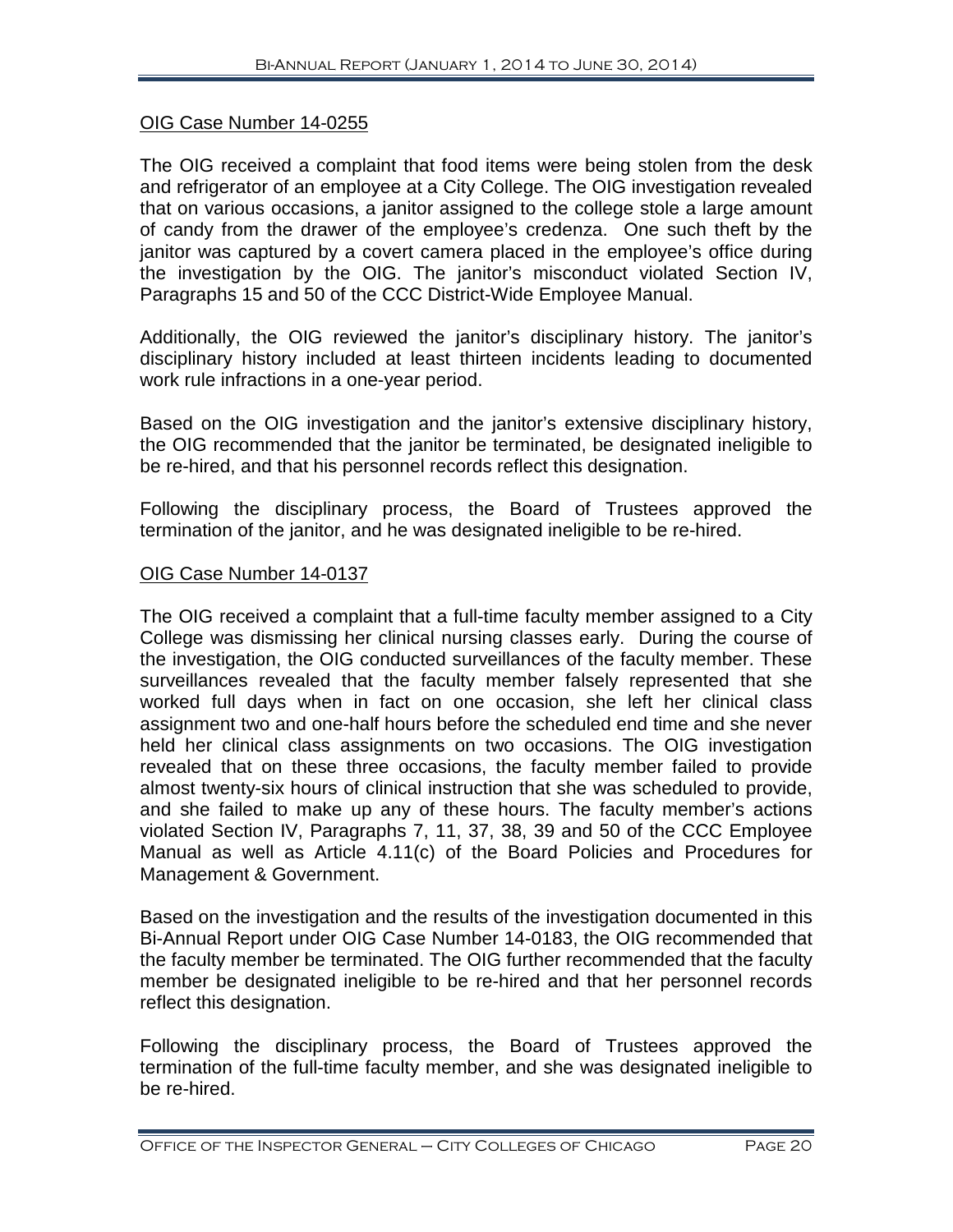#### OIG Case Number 14-0183

During the course of the investigation of the same faculty member discussed under OIG Case Number 14-0137, the OIG learned that the faculty member resided outside the City of Chicago in violation of the CCC Residency Policy. The OIG investigation revealed that the faculty member resided in South Holland, Illinois, in violation of Article 4.6(a) of the Board Policies and Procedures for Management & Government and Section III of the CCC District-Wide Employee Manual. The OIG investigation further revealed that the faculty member falsified employment records in that she fraudulently affirmed on a CCC residency certification document that she resided in Chicago, Illinois, when in fact she resided in South Holland, Illinois, in violation of Section IV(11) of the CCC District-Wide Employee Manual.

Additionally, during an interview with the OIG, the faculty member made at least one false statement. As such, the faculty member violated Section IV(8) of the CCC District-Wide Employee Manual.

Based on the investigation and the results of the investigation documented in this Bi-Annual Report under OIG Case Number 14-0137, the OIG recommended that the faculty member be terminated. The OIG further recommended that the faculty member be designated ineligible to be re-hired and that her personnel records reflect this designation.

Following the disciplinary process, the Board of Trustees approved the termination of the full-time faculty member, and she was designated ineligible to be re-hired.

#### OIG Case Number 14-0138

The OIG received a complaint that a full-time faculty member, assigned to the same City College as discussed regarding OIG Case Number 14-0137, was dismissing her clinical nursing classes early. During the course of the investigation, the OIG conducted surveillances of the faculty member. These surveillances revealed that on at least four occasions, the faculty member left her clinical class assignment well before the scheduled end time. The OIG investigation revealed that on these four occasions, she left early from her clinical class assignments between forty-seven minutes and one hour and thirty-seven minutes, totaling four hours and eighteen minutes over the course of the four surveillances. One hour amounts to more than 16% of the six-hour clinical class. The faculty member's actions violated Section IV, Paragraphs 7, 11, 37, 38, 39, and 50 of CCC District-Wide Employee Manual as well as Article 4.11(c) of the Board Policies and Procedures for Management & Government.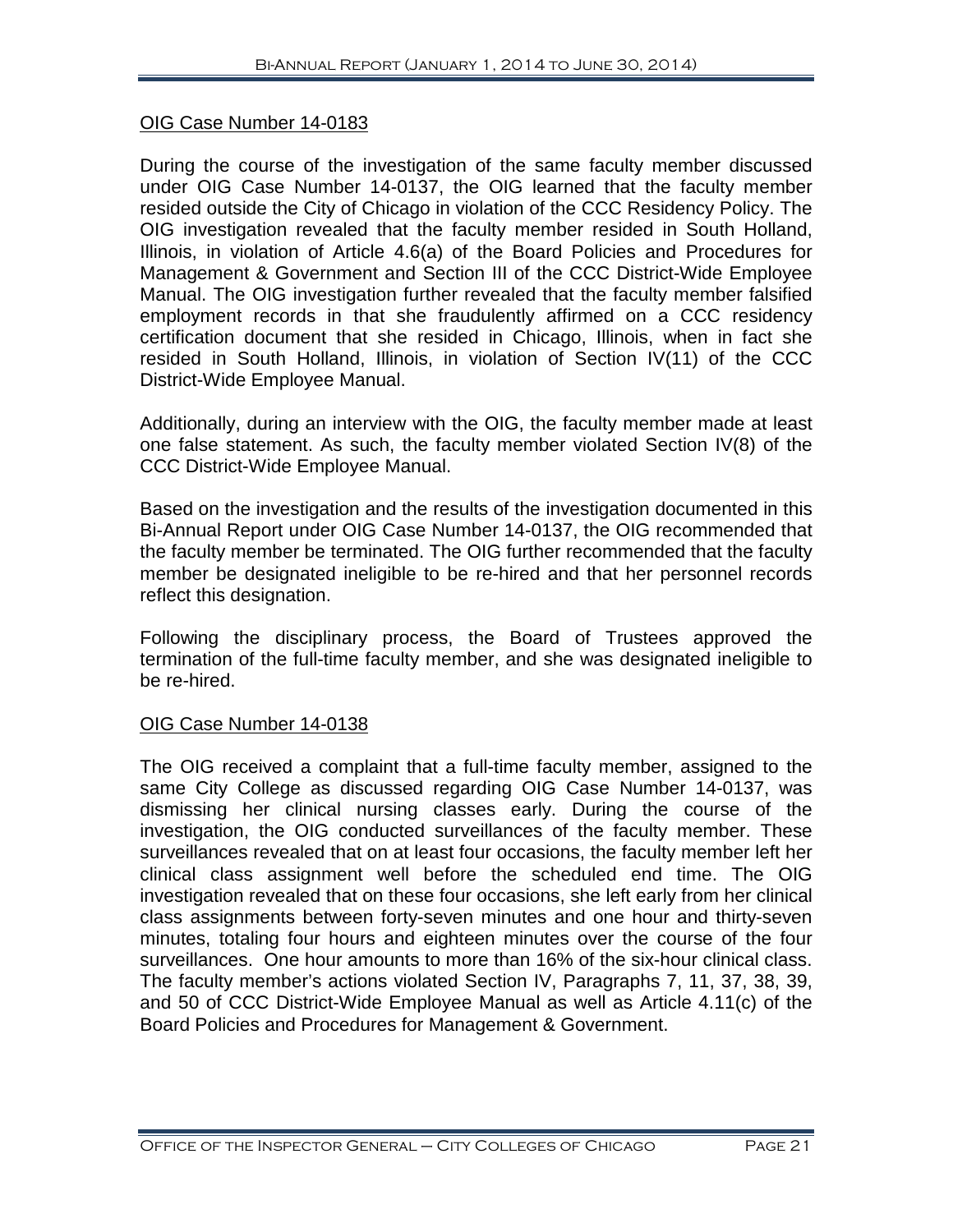Based on the investigation, the OIG recommended that CCC takes appropriate disciplinary action against the faculty member. The disciplinary process regarding the faculty member is currently pending.

#### OIG Case Number 14-0069

The OIG received a complaint that a manager assigned to a City College utilized two Federal Work Study students who were assigned to his department to work with a College athletic team of which he was the head coach. The OIG investigation revealed that the manager represented on Federal Work Study Authorization to Work forms that he hired the two students to perform Federal Work Study assignments with his non-athletic related department, when in fact he also assigned them off-campus duties with College athletic teams, which included shagging balls and passing out uniforms. Such actions by the manager violated Section IV, Paragraphs 6, 9 and 11 of the CCC District-Wide Employee Manual.

Additionally, the OIG investigation revealed that the manager utilized an individual as a volunteer coach to run some of the College athletic team's practices in the manager's absence, despite the fact that the individual was not appropriately processed as a CCC volunteer. Such action by the manager violated Article 4.6(i) of the Board Policies and Procedures for Management and Government.

Based on the results of this investigation and the results of an investigation recorded under OIG Case Number 13-0076, which was documented in the OIG Bi-Annual Report for the period of July 1, 2013 to December 31, 2013, the OIG recommended that CCC takes appropriate disciplinary action against the manager.

The OIG further recommended that the College ceases utilizing the individual as a volunteer coach at least until he was properly processed as a volunteer; particularly until he is subjected to a drug screening and criminal background and personal reference checks, pursuant to Article 4.6(i) of the Board Policies and Procedures for Management and Government.

Following the disciplinary process, the manager was suspended for a period of three days.

#### Violations of the CCC Ethics Policy

The CCC Ethics Policy is found in Article 5.2 et seq. of the Board Policies and Procedures for Management and Government. During the reporting period of January 1, 2014 to June 30, 2014, the OIG submitted three reports documenting investigations in which CCC employees were found by the OIG to have engaged in violations of the CCC Ethics Policy. These report were as follows: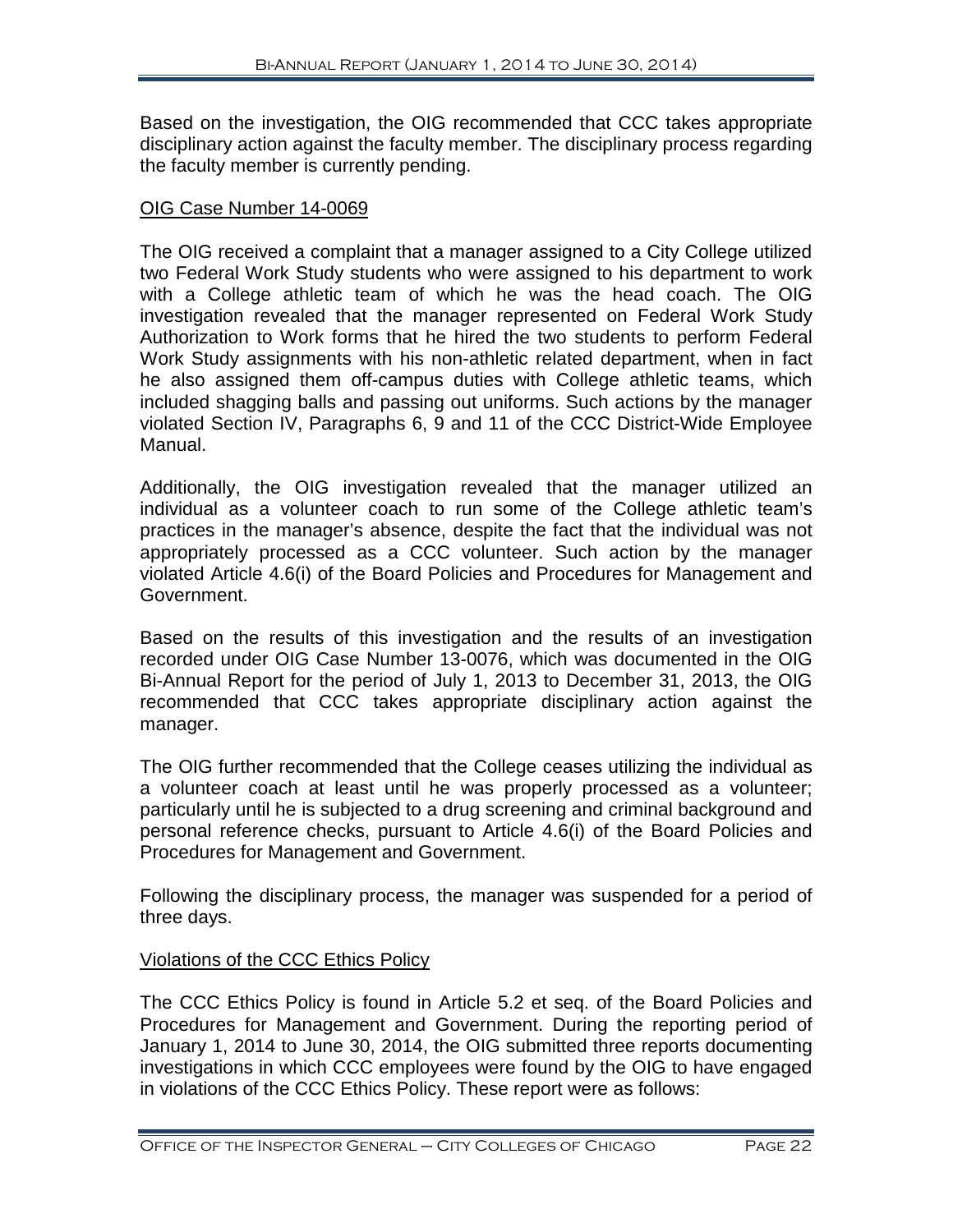#### • OIG Case Number 14-0182

The OIG received a complaint that a veteran's services specialist assigned to a City College was engaging in a romantic relationship with a student whom she supervised in violation of the CCC Ethics Policy. The OIG investigation revealed that during the Fall 2013 term, the veteran's services specialist supervised a veteran work study student with whom she was engaging in a romantic relationship. Additionally, the veteran's services specialist failed to immediately disclose the inappropriate relationship with the student to a relevant college administrator. The veteran's services specialist's actions violated the *Conflicts of Interest* provisions of Section 5.2.10(2) of the CCC Chicago Ethics Policy, and thus also violated Section IV(44) of the CCC District-Wide Employee Manual.

Based on the investigation, the OIG recommended that CCC takes appropriate disciplinary action against the veteran's services specialist.

Following the disciplinary process, the Board of Trustees approved the termination of the veteran's services specialist, and she was designated ineligible to be re-hired.

#### • OIG Case Number 14-0162

 $\overline{a}$ 

The OIG received a complaint that a director at a City College was engaging in a romantic relationship with a supervisee contrary to the CCC Ethics Policy. The OIG investigation revealed that in the fall of 2013, the director engaged in a conflict of interest contrary to the CCC Ethics Policy, specifically, Article 5.2.10(1) titled *Conflicts of Interest,* which provides that "(n)o employee or Board member shall make or participate in the making of any decision or take away any action with respect to any matter in which he has any special interest."<sup>[7](#page-24-0)</sup> The OIG investigation revealed that the director made decisions regarding a supervisee while he was in a romantic relationship with this employee and while he lived with this employee. These decisions included assigning and supervising the employee's work assignments and approving her Certificates of Attendance.

Based on the investigation, the OIG recommended that CCC takes appropriate disciplinary action against the director. It should be noted that the supervisee resigned from her position with CCC during the course of the investigation. The director was issued a written warning.

<span id="page-24-0"></span> $7$  Pursuant to Section 5.2.2(ee) of the CCC Ethics Policy, special interest "means any economic or other personal interest that is in any way distinguishable from the interest of the public generally" and may include a "romantic or familial relationship."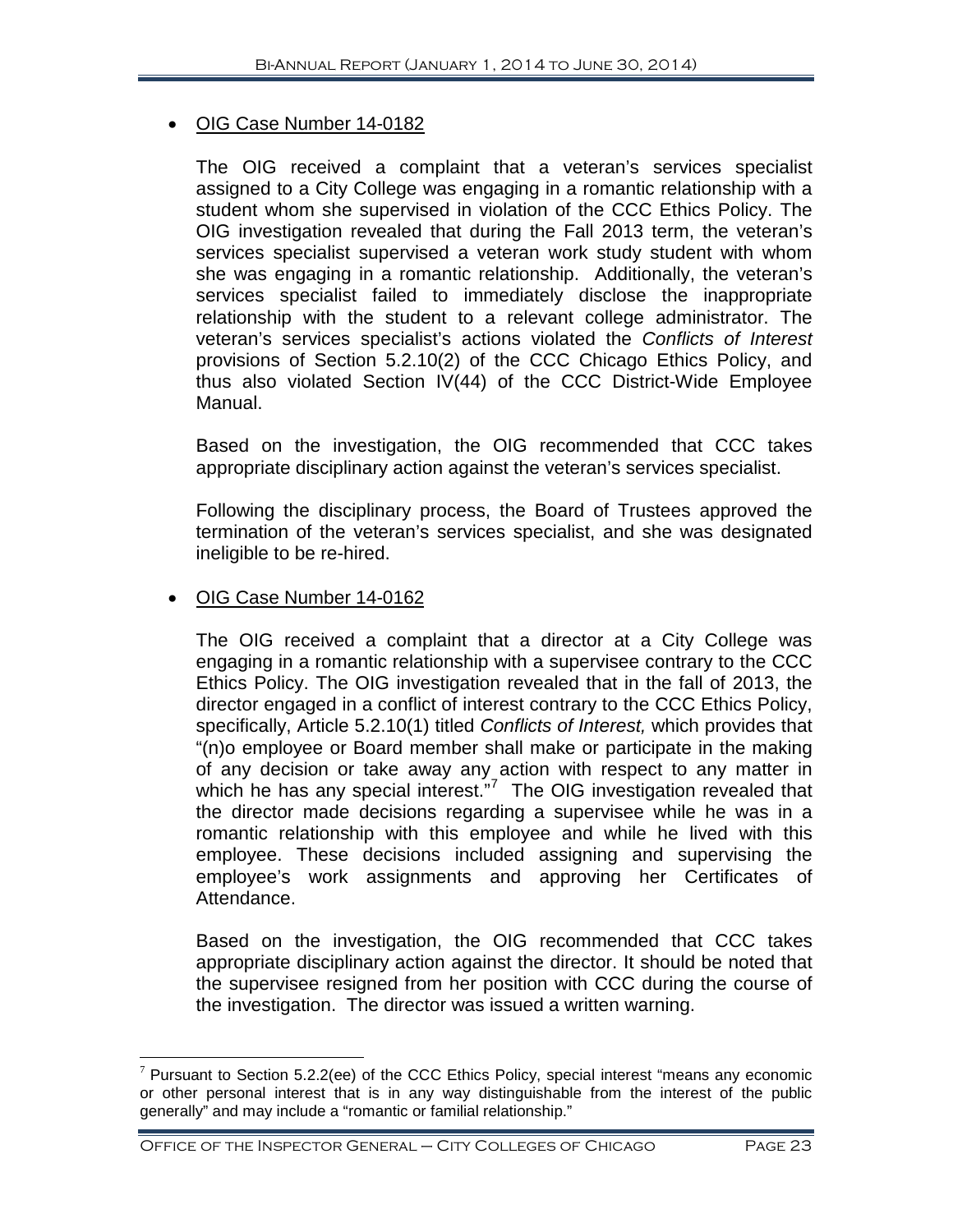#### • OIG Case Number 14-0172

The OIG received a complaint that a janitor supervisor at a City College was related to a janitor whom he supervised at the same City College. The OIG investigation revealed that the janitor supervisor and the janitor are brother and sister, and the janitor supervisor served as the janitor's supervisor for over eleven years. The OIG investigation revealed that as the janitor's supervisor, the janitor supervisor gave her work assignments and checked her work. As the janitor supervisor had served and continued to serve as the supervisor of the janitor, the janitor supervisor violated the CCC Ethics Policy, specifically, Articles 5.2.8(1)(i) and 5.2.10(1) of the Board Policies and Procedures for Management and Government, which in turn are violations of Section IV(44) of the CCC Employee Manual.

Based on the investigation, the OIG recommended that CCC takes appropriate disciplinary action against the janitor supervisor. Additionally, the OIG recommended that either the janitor supervisor or the janitor be transferred to a different City College so that the janitor supervisor no longer serves as the supervisor of the janitor.

Subsequently, the janitor was transferred to another CCC facility and was no longer supervised by the janitor supervisor. Following the disciplinary process, the janitor supervisor was suspended for a period of two days.

#### **Investigative Summaries Documenting Not Sustained Findings**

It is not the usual policy of the OIG to submit reports documenting investigations that result in not sustained findings. However, due to the fact that written documentation regarding the findings of these investigations was requested by CCC administration, the OIG submitted reports documenting the not sustained findings of the following investigations.

#### OIG Case Number 14-0184

The OIG received information that an adult educator assigned to a City College shared the same name as an individual who was the subject of allegations of sexual misconduct while serving as a priest for the Archdiocese of Chicago. The OIG investigation revealed that the adult educator was the same individual who was the subject of allegations of sexual misconduct while serving as a priest from May 9, 1973 until September 9, 1993 for the Archdiocese of Chicago. During the course of the OIG investigation, the OIG interviewed numerous individuals, including a former College president, individuals from the College's Department of Safety and Security, the current and two former human resources administrators at the College, the dean of instruction at the College, the dean of student services at the College, a program chair at the College, a dean at the